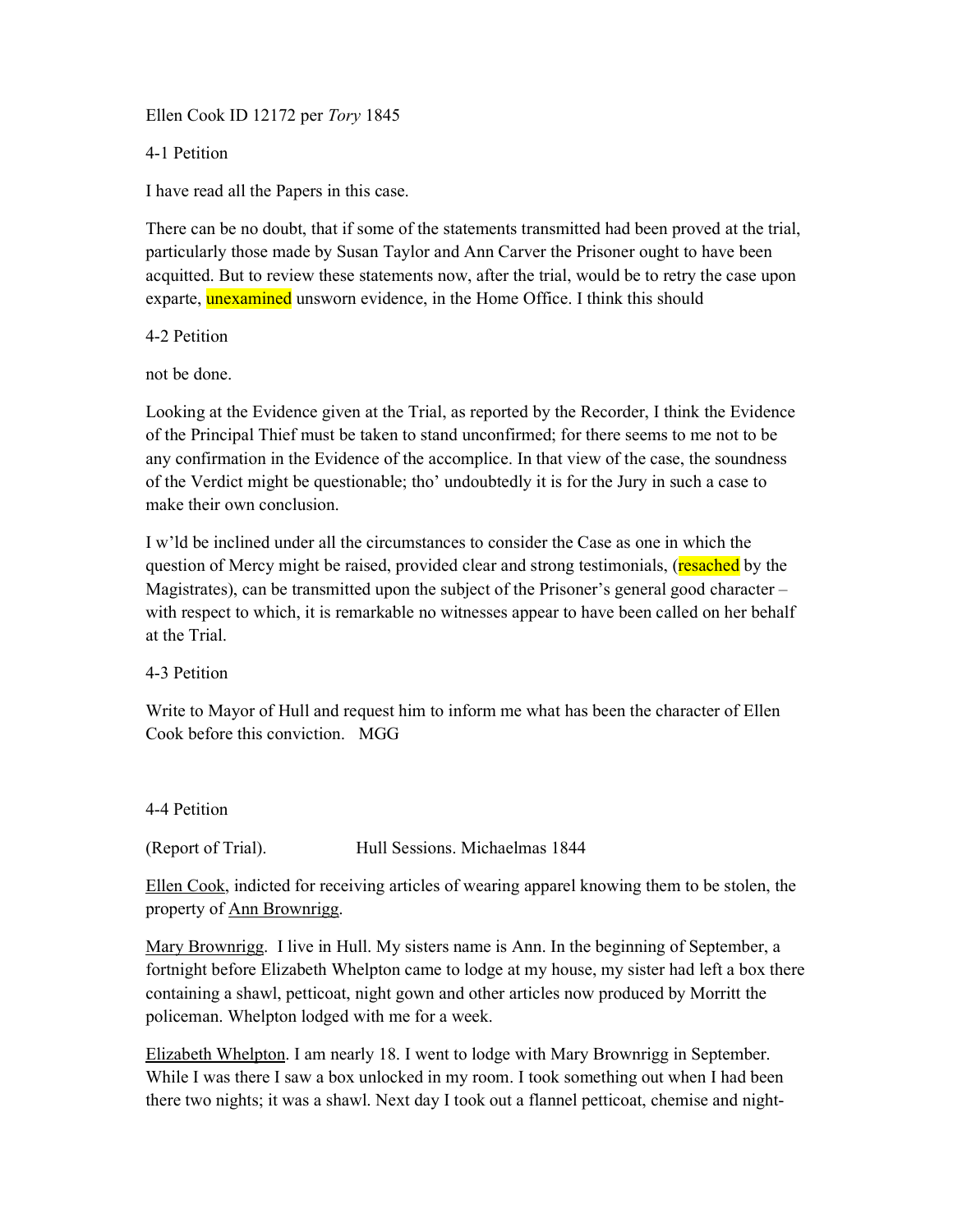gown. I took them to Prisoner that same morning. She was at her own house. She had desired me to get her a shawl and she afterwards told me to get her anything when I could.

4-5

When I brought her the things, she said she would make it up with me afterwards. I had known her about 3 weeks. She made my acquaintance. She began talking to me in the street as I was going on an errand from Hull College, where I was then in service.

Cross examined by Prisoner. I took the shawl into your house two nights before I took the other things. I have never received one farthing from you for them.

Examined by me. I came from Laceby in Lincolnshire. My father is a labourer there. I had been in Hull two nights before I knew Prisoner. I was a servant at the Hull College, when I became acquainted with her. Before I had come to Hull I had been in a farmer's service for a year and a quarter. I left when my time was out. I first met Prisoner in the street. She asked me to go to her house several times. I did go. She gave

# 4-6 Petition

me liquor. I went home for a week as I was ill. When I returned I met Prisoner and she asked me to go to her house again. I did not return to my place but went to lodge at Brownriggs. Prisoner knew that I had gone there, and she asked me to get her the things. When I brought them, I told her where I had got them. She never gave me a farthing for them, but said she would make it up to me afterwards.

In answer to further questions from Prisoner, Whelpton said 'I did go and sleep with a sailor at Taylors house. You brought him to me at your house. You gave me liqour first, and you know you have ruined me in every way. I had got you five shillings from my cousin's before I bought you the things from Brownriggs and I told you where the five shillings came from.

Margaret Crowdace – Pawnbroker. Prisoner came to our shop on the seventeenth and eighteenth of September. She pawned

4-7 Petition

all the articles produced by Morritt.

Cross-Examined. She is a married woman. I had known her before. She has come to our shop many times.

Joseph Morritt Policeman. I received all the things at Crowdases (petticoat, shawl, bedgown, chemise). I took Prisoner on the 4<sup>th</sup> October at her own house. I said "I have come for you" She said "I know all about it; you have come concerning that girl". I had never mentioned any girl.

Mary Brownrigg and Ann Brownrigg identified the property.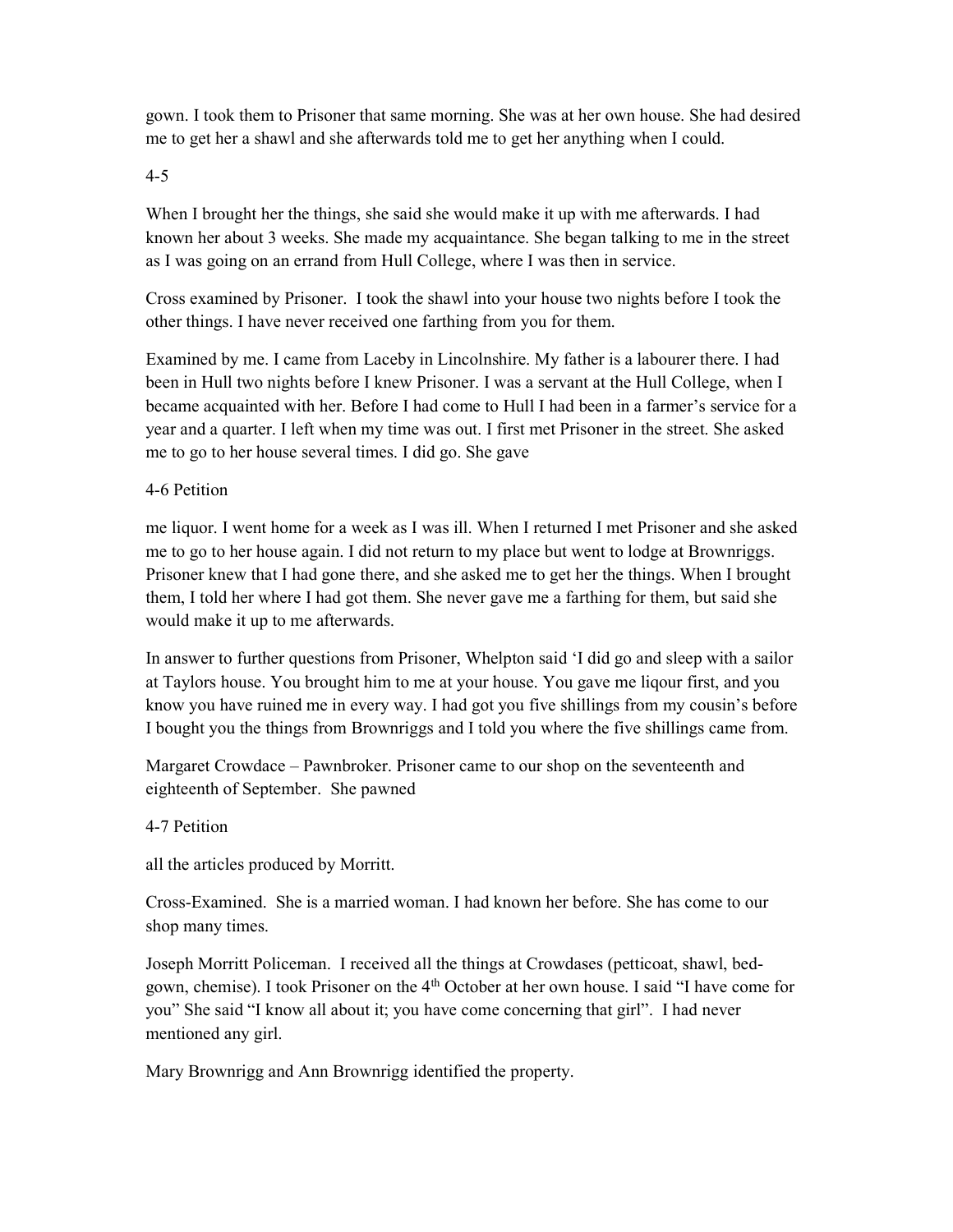Defence: The girl said her cousin had sent them to pledge, and wished me to do so for her. I did not know they were stolen. She has told nothing but lies. I have never had any charge made against me before. I own I carried the things to pledge, but I did not know they were stolen.

**Guilty** 

Transported 14 years.

4-8 Petition

? Launceston, Feb 27 1845

# Sir,

I have the honour of transmitting for your perusal a copy of the evidence given on the trial of Ellen Cook, who was convicted of receiving stolen goods at the last Michaelmas Sessions for the Borough of Hull.

The case, as it appears upon that evidence, seemed to me one of great aggravation, calling for the infliction of the highest penalty known to the law. It was that of an elderly woman who had tempted a young girl to steal whatever she could lay her hands on, and had afterwards received property so stolen and turned it into money for her own profit.

Had the cases depended entirely upon the evidence of the girl

4-9

Whelpton I should have told the Jury that they ought not upon the unsupported evidence of the second thief, to convict the prisoner. There was, however, some confirmation in the Evidence of Morritt, the Police-Officer. I carefully read over the whole to the Jury, impressing upon them the necessity of caution in acting upon the testimony of Whelpton. The prisoner did not call a single witness either to facts or to character. The Jury almost immediately returned a verdict of guilty. The demeanour of Whelpton was calculated to produce a strong impression in her own favour; her appearance was that of a simple country girl, 17 or 18 years old, and she answered every question in a manner apparently the most ingenuous and straight forward.

I have read with the greatest attention the documents which have

# 4-10 Petition

been just forwarded from Hull to the Home Office upon this subject, and which you have done me the honour of transmitting to me. Neither the Jury nor myself had the means of knowing any of the circumstances spoken to by the various witnesses who have been recently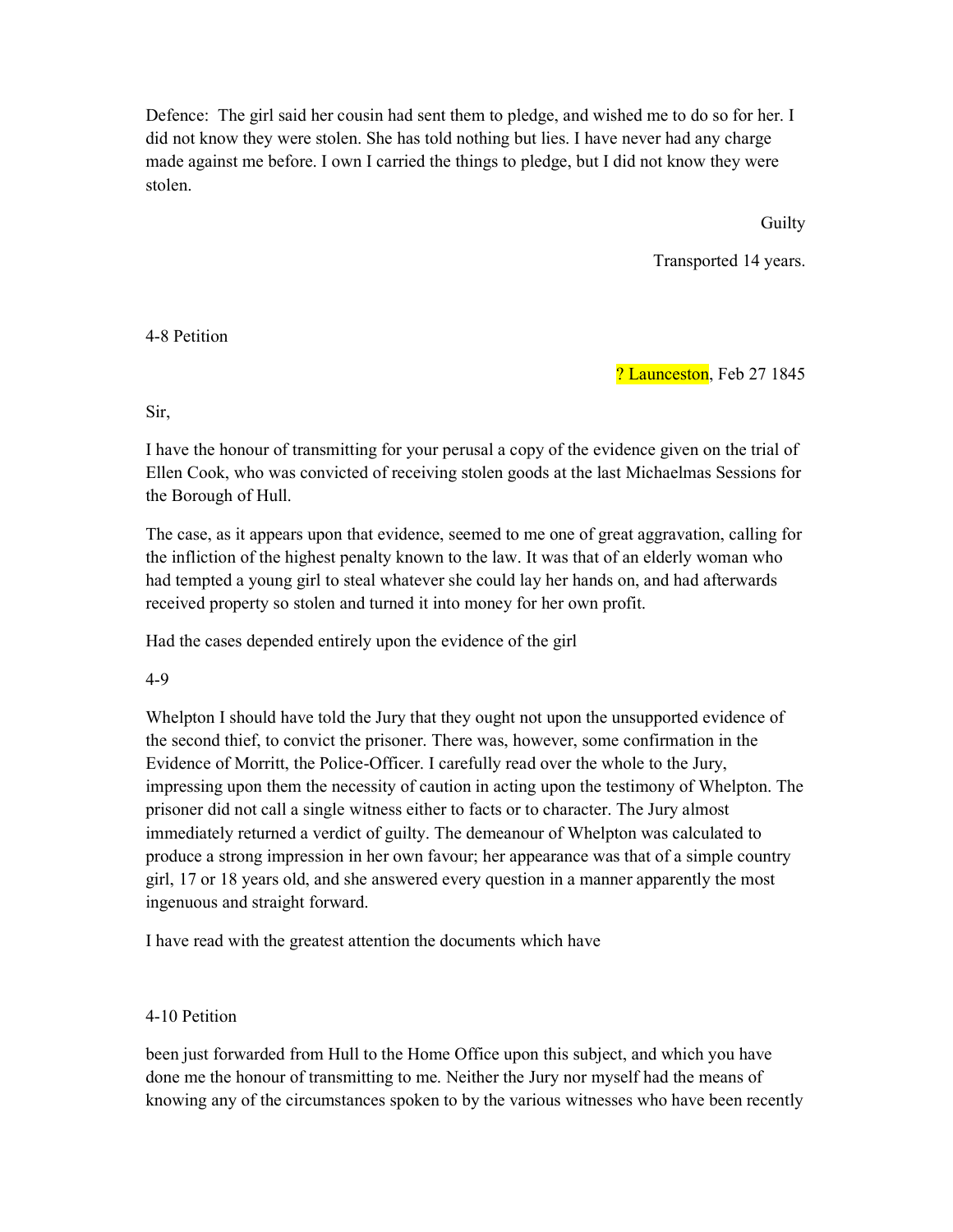examined before the Hull Magistrates. Two of them Susan Taylor and Ann Carver (pp 17, 21 of the Documents) speak not only to the character of the prisoner, but to facts of a kind so remarkable that it is difficult to understand why neither of these persons appeared as a witness at the trial, - especially when it is remembered that they (like all the other witnesses to character now brought forward) were friends and neighbours of the prisoner, and that the trial took place in Hull where they all resided at the time. I ought, however, to add, as it lessens to a certain extent the force of this observation, but the

## 4-11 Petition

Prisoner had not the benefit of any professional assistance either at the trial, or, so far as I know, at any time before it.

With regard to the character of the girl Whelpton, there is certainly much evidence given on the recent inquiry before the Hull Magistrates to show that from about the middle of September last, - which, however, is about the same time when her acquaintance with the prisoner began, she had been conducting herself in an immodest and dissolute manner. And there are two witnesses, whose testimony, in my humble judgement, is much more important, because it applies to a period antecedent to the girl's acquaintance with the prisoner, and also because one of the two at least is a person upon whom there can be no possible misotation. I mean the Rector of Laceby, Whelpton's native place.

# 4-12

(p. 9) and Mary Whelpton, the girl's relation (p. 27). The latter was in Court at the trial but was not called as a witness; indeed she came only for the purpose of accompanying the girl. When the trial was over, I called her to the Panel for the purpose of requesting that she would take care to see the girl safely returned to her father's house in Lincolnshire; and I inquired, for my own satisfaction, what kind of a character she had been before her acquaintance with the prisoner. Mrs Whelpton certainly then said that the girl's character had always been good. Her evidence (p 27) is now not so favourable. The circumstances spoken to by the Clergyman, as the result of his enquiries at the place where the girl had resided all her

# 4-13 Petition

- life till May last, are such that if they had appeared before the Jury on her cross examination or otherwise, they would probably have returned a different verdict. Certainly I should have thought it most unsafe to convict in a case depending mainly upon the evidence of a person whose habits of falsehood and pilfering are such as the information obtained by the Rev Mr Nisbett represents Elizabeth Whelpton's to have been. As it was I saw no reason to think the verdict wrong.

I take the liberty of most respectfully submitting the foregoing remarks for your consideration, and I have the honour to be, Sir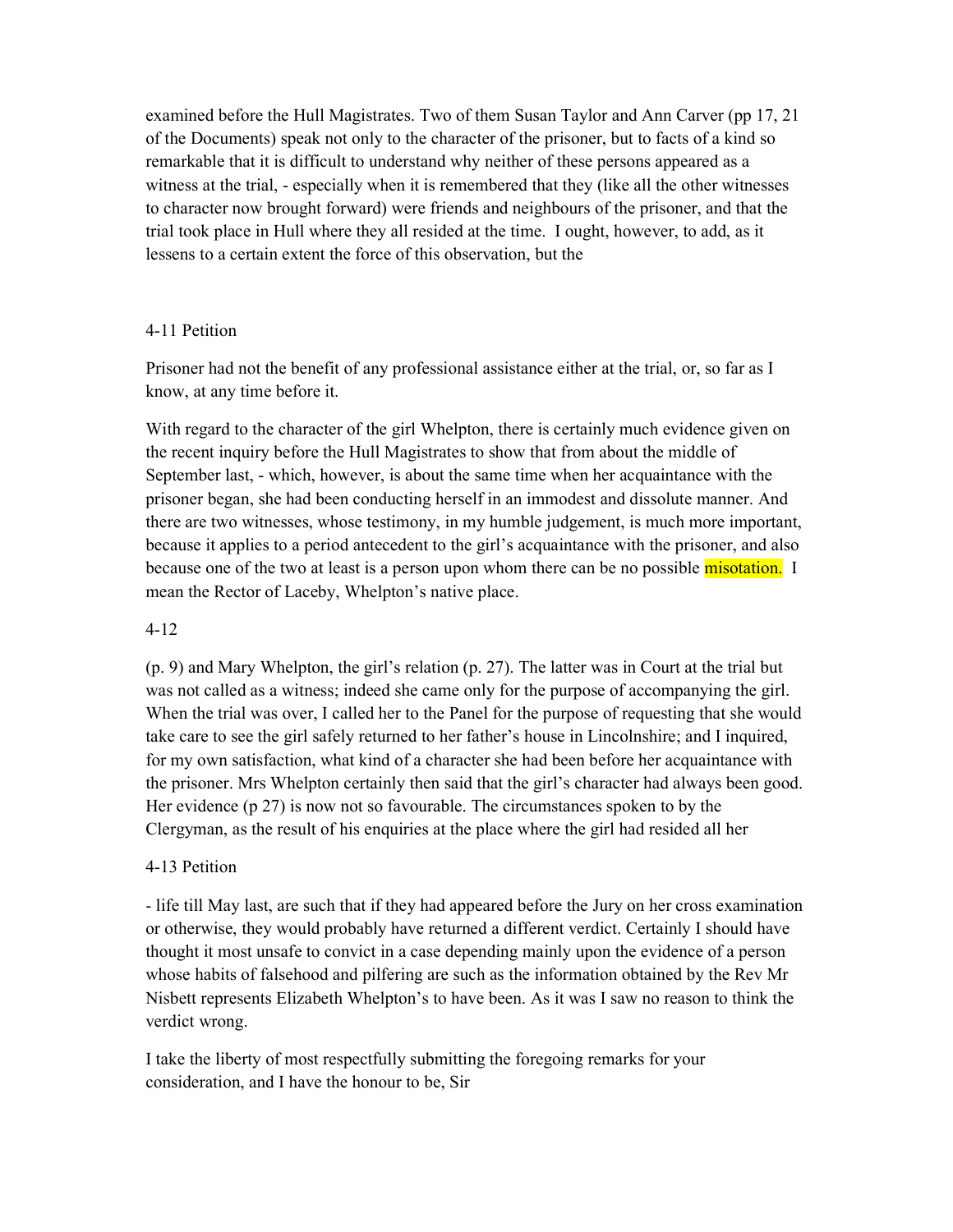Your most obedient and humble servant,

M T Baines

Recorder of Hull.

The Right Hon Sir James Graham

Her Majesty's Principal Secretary State To the Home Department.

4-15 Petition

Report on the case of

Ellen Cook.

I will thank Mr Phillips to read the Evidence in this case with this report and to favour me with his opinion.

# **MGG**

The Recorder of Hull states that had the Evidence now brought forward as to the Charter of the principal Witness been produced at the Trial, the Jury would probably have returned a different verdict; and that he should have considered it unsafe to convict on the Evidence of such a person.

Ans<sup>d</sup> 22 March 1845.

4-16 Petition

Hull 18th Feb 1845

Sir

By the direction of the Justices of the Borough I most respectfully call your attention to the case of Ellen Cook who was convicted at the last Michaelmas Session for this Borough of receiving from one Elizabeth Whelpton certain articles of wearing apparel well knowing they had been stolen. For this offence she was ordered to be transported for 14 years. Some of the Justices having reason to doubt the correctness of the verdict instituted enquiries the result of which I have the honour to lay before you.

It will be observed by the information taken before the Justices on Cook's instruction (pp 1,2,3,4 enclosed) that Elizabeth Whelpton the thief was the chief witness and that upon her evidence alone rested the Guilty knowledge of the prisoner – she states that their acquaintance commenced prior to her leaving the premise of a Mr Mortimer who lived at the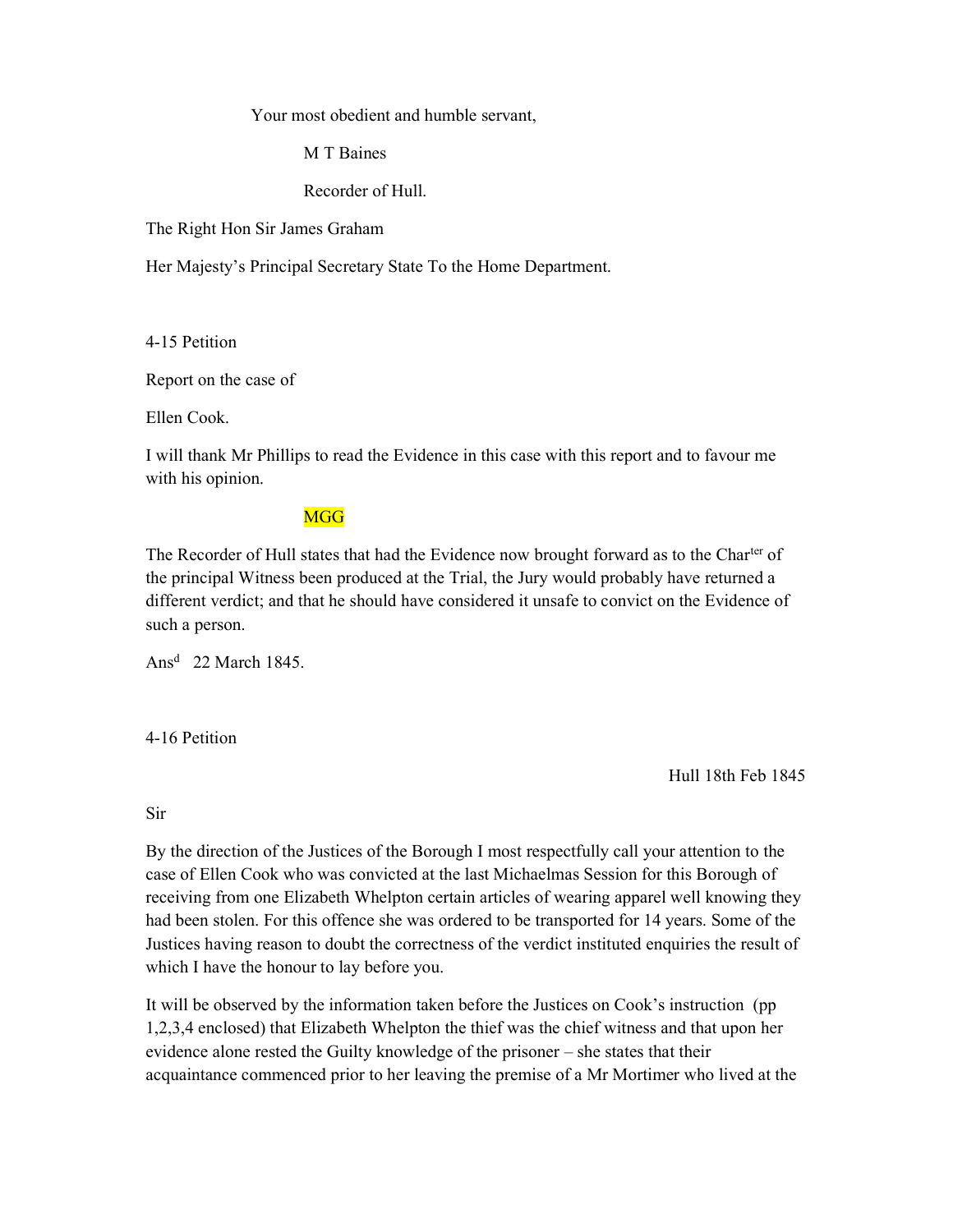College. She left this place on the  $6<sup>th</sup>$  Sept to go into Lincolnshire for the benefit of her health and returned to Hull on the following Sunday which was the  $8<sup>th</sup>$  Sept. She ought to

## 4-17 Petition

have returned to her place on the following morning and it does not appear why she did not. She further states that prior to the said 7 Sept Ellen Cook urged her to rob and bring her the produce. She most strenuously denied all knowledge of her prior to the 16th Sept. Her statement is confirmed by Ann Carver (page 21) who details her meeting with Whelpton on that day and her subsequently introducing her to Cook. It is further confirmed by Susan Taylor (page 19) who heard of her being with Cook on the following morning and enquired if she knew her. She replied that she had only delivered a message from her mother's neighbour to her and knew nothing more about her.

Whelpton moreover stated that she had been induced to prostitute her person for Cook's pecuniary benefit. Her account in the Examination is widely different from that previously given to the Justices (page 7). The two accounts are quite inconsistent. In the one (page 3) she says the sailor took her to a house where she slept with him and that Cook came in to her own house as they went out. In the other that Cook took her to the house. In the one she says she gave Cook the money (the price of her prostitution /page 3) on the following morning. In the other that Cook took the money from the sailor. She stated that this prostitution took place at the

## 4-18

House of Susan Taylor (pages  $7 & 25$ ). This is directly contradicted by Susan Taylor herself (page 17) who states that Maria Fox bought her there – and by Maria Fox who declares that Whelpton was enquiring for lodgings and she took her first to a person named Hardie, but her lodgings being full she took her to Taylors'. The witness's testimony was apparently confirmed by Cook's admission to the policeman who apprehended her (page 4) but if the statement of Susan Taylor (page 19) is compared with that of Josh Morritt (page 23, 24) it will be evident that Cook was referring to the girls having stolen things from Taylor, as to what 'she knew all about' and not to the things stolen from Mary Brownrigg. An unfavourable impression was produced by the great number of pawn tickets found in Cook's possession – But this impression is removed by the well ascertained fact that she was in the habit of taking her neighbours things to pledge for them. Indeed a favourable inference may be drawn from this viz that it confirms the statement of Ann Carver who says that Cook gave Whelpton the ticket and desired her to take care of it – that ticket was not found on Cook.

Great pains have been taken to learn the previous character of Whelpton and it has been found that so far from

# 4-19

her having been honest and virtuous up to her acquaintance with Cook, she was long previously dismissed from the service of Mrs Borman for lying and general bad conduct (page 9) and afterwards for stealing from the Missionary Box (page 10). That she had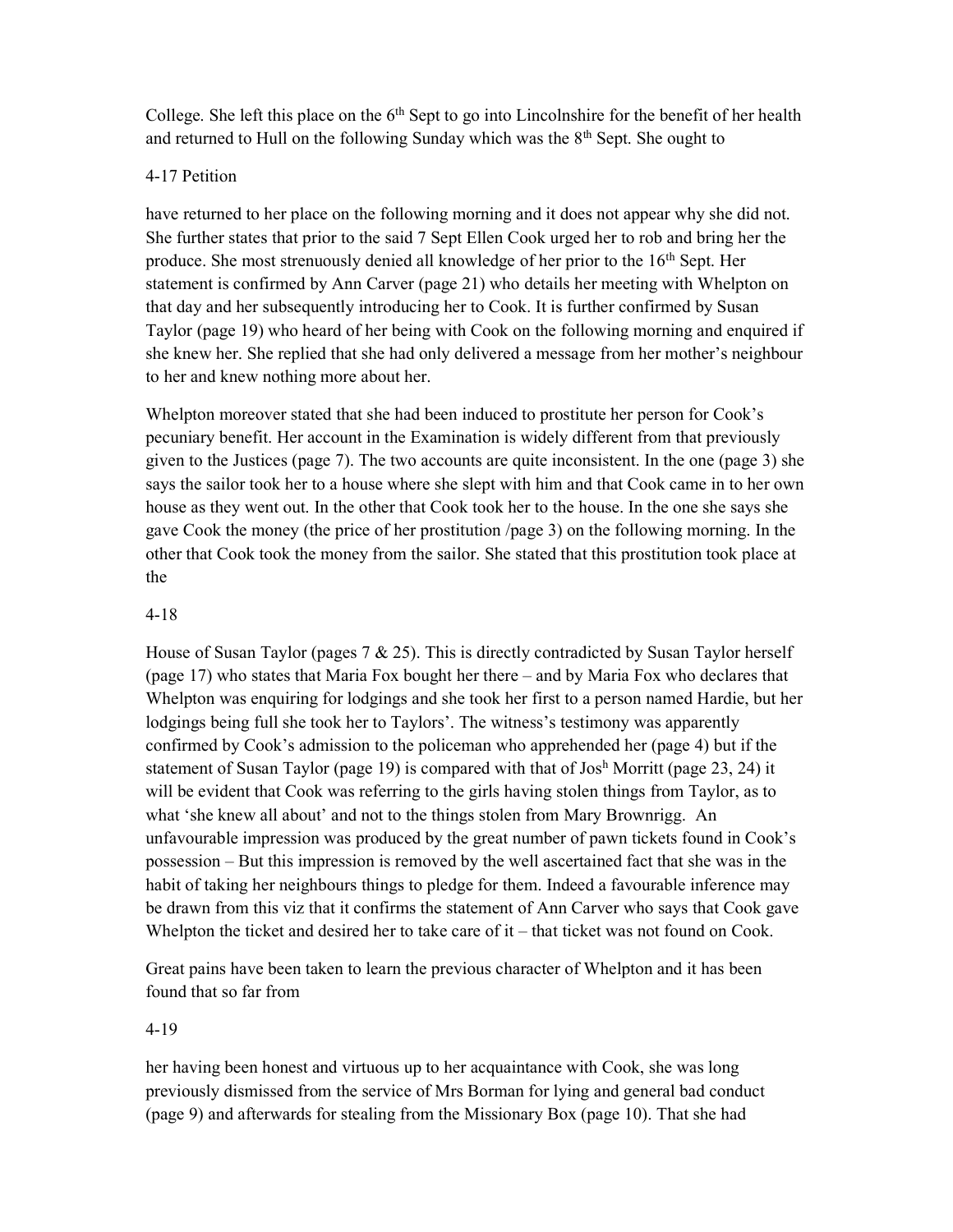previously stolen pence from Mary Whelpton's children (page 27) and if the account of Ann Carver as to the first meeting of Cook and Whelpton (page 21) is believed, of stealing 5/ from Mary Whelpton's relative (page 27). Her character as to chastity is most questionable (pages 27 and 14, 15) See also her own statements as to drinking with soldiers and accompanying them to the local public houses. (pages  $17 \& 18$ ).

There is no doubt of the girl's character since the transaction above detailed. It has been of the most **abom....** description. She is now the lowest of prostitutes. She was apprehended for a felony on her parole but it is understood it was compromised or withdrawn. That occurred in Lincolnshire and enquiries about it have caused great delay in this application.

The Justices felt it their duty to submit the whole case to you and leave it for your decision.

I am Sir

Your obedient servant

W<sup>m</sup>Ayre

Clerk to the Justices.

The Right Honourable

Sir James Graham, Bart

Her Majesty's Principal Secretary of State

Home Office, London

4-20

152/73

Ellen Cook 54 Hull Qt Sess Oct 1844 Recs Stolen Goods 14 Years Trans<sup>t</sup> Goal Rep<sup>t</sup> Chat<sup>n</sup> Not known. Open to the Recorder who tried the prisoner. MGG

The Magistrates of Hull have made enquiries into this case and transmit several depositions with a view of shewing [sic] that the Evidence of the principal Witness (by whom the property was stolen) was untrue in many important particulars, and especially with regard to the guilty knowledge of the Prisoner

Ans<sup>d</sup> 22 March 1845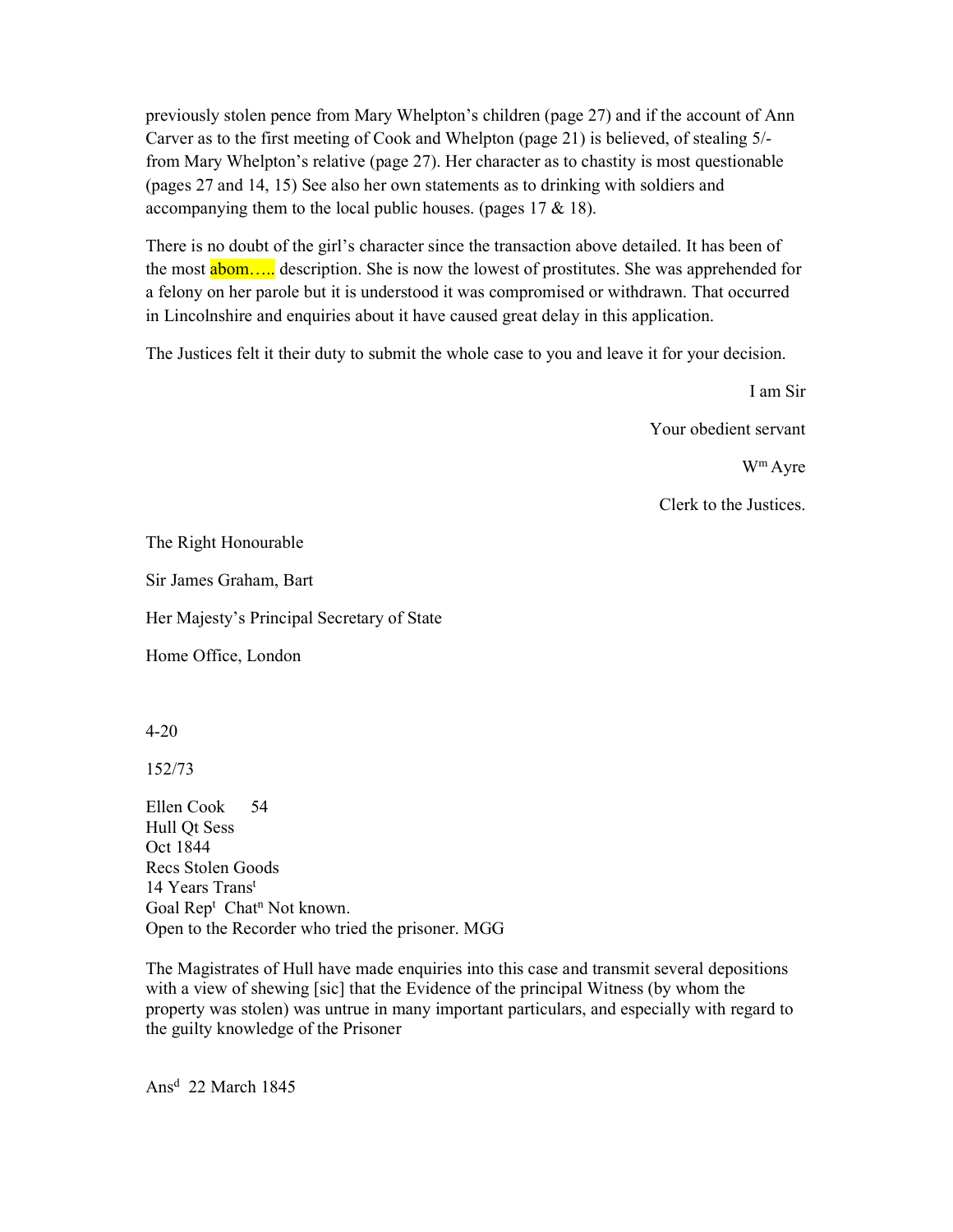In pursuance of your letter at the instant, I have made thro' our Police Enquiries as to the character of Ellen Cook prior to her conviction at our last Michaelmas Sessions and I now inclose [sic] the result.

I have the honour to be

Sir

Your Obed<sup>t</sup> Servant

Jas. Jones ....

Mayor of Hull

The Right Honourable

Sir James Graham, Bart

Her Majesty's Principal Secretary of State

Home Office

London

4-22

 Patrick Couleham. Inspector in the Hull Police force, states that he has known nothing of the Convict Ellen Cook prior to her apprehension, but from enquiries made by him in the neighbourhood of where she resided, he learned that she bore a very good character, in as much as she had been intrusted [sic] with various Articles at different periods to Pledge, the whole of which were punctually accounted for and tho' she was in the habit of taking liquor, the neighbours never saw her drunk.

 Joseph Morritt, Police Constable No 24 in the Hull Police force confirms the above and further states that he was ordered to make especial enquiries respecting the Convicts character, but found of nothing to her prejudice.

4-23 Petition

Report of character of

Ellen Cook

On the whole I cannot interfere with the sentence in this case.

MGG

Sir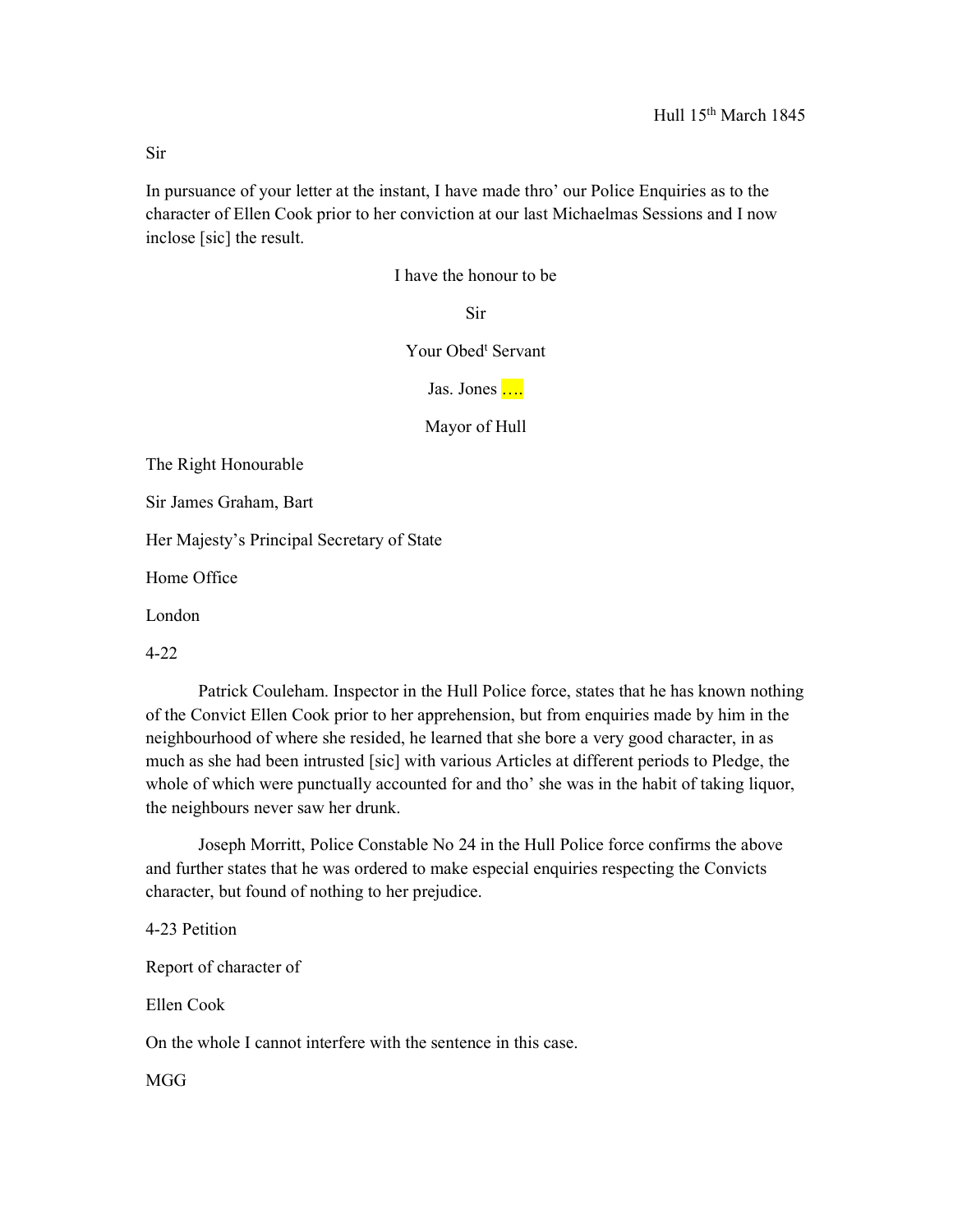(in a different hand)

It does not appear that any thing is known to the prejudice of this woman.

4-24

Borough of Kingston upon Hull.

Joseph Morritt of Nicholas Place, Porter Street in the parish of Holy Trinity in the same Borough. Police Constable being produced and examined before me,

Thomas Newmarch Esquire one of Her Majesty's Justices of the Peace in and for the same Borough, the eighth day of February 1845 declares and avers as follows:

 In September last I was employed as a policeman to investigate a felony committed in the house of one Mary Brownrigg. I first went to Mrs Pickards pawn shop to ascertain if certain articles had been pledged by Ellen Cook. I found two parcels of goods which were identified by Mary Brownrigg, had been pledged by Ellen Cook. I therefore went to her house and apprehended her. That was on Friday night the fourth of October last. I rapped at the door and asked if Mrs Cook lived there. She said 'Yes'. I said 'you are Mrs Cook'. She said 'Yes'. 'I know what you have come for. I know all about it. Have you taken the girl. I am very glad if you have taken the girl. I believe she is a very bad girl and a very mean girl.' She asked if the girl was at the Station house. I believe I said 'no'. She put on her shawl and went readily with me to

### 4.25

Mrs Pickards. She (Ellen Cook) said Mrs Taylor had lost some things. Some calico and a turnover shawl and she wished the girl to be taken into custody. She added that she had got these out again by which I understood she had redeemed them from the pawn brokers. Mrs Pickard identified Mrs Cook as the woman who had pledged the goods there. Cook said without hesitation "oh yes Mrs Pickard I did pledge them". I then took her to the Station House. I believe she thought the girl was at the station house for when she got there and saw the Brownrigg's there, she turned and looked at the youngest and said 'that is not the girl'. The inspector on duty told Cook she was charged with pledging the goods at the Pickard's knowing them to be stolen. She said 'Yes I pledged them but the girl bought them to me and I did not know they were stolen". She said also, she was very sorry for what she had done, if she had known she would have had nothing to do with them. She expected they were the girls' own. She stated further that she had pledge goods for other people many times, but never got into trouble before. She said she had given the girl the tickets for the goods pledged for her. We enquired and found many places where she had pawned goods and found all the tickets, fourteen in number, upon her excepting those given to the girl. All the owners of the goods mentioned in these fourteen tickets claimed them and stated

### 4-26

that they had authorised Cook to pledge them.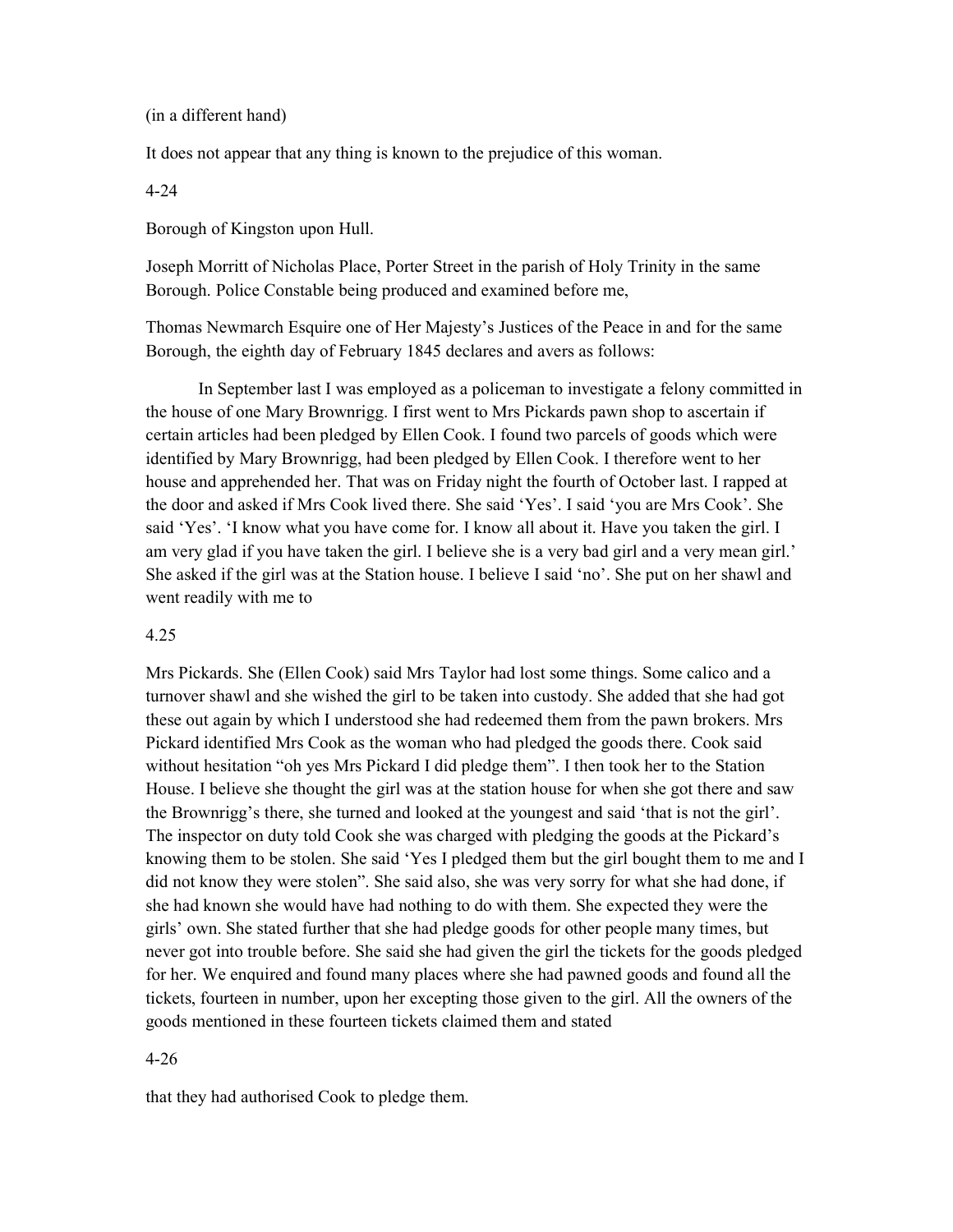I knew Elizabeth Whelpton while she was in Custody. She said Cook had taken her to Susan Taylors to sleep with a sailor and she (Whelpton) was to have five shillings. I went to Susan Taylor's to make enquiries. She said "a bad girl she has slept in my House and stole a turnover and calico but never with a sailor". That one night when she came she was partly intoxicated and sat on a chair and fell asleep. I have been employed to make enquiries as to the characters of the parties giving evidence in this matter and believe Susan Taylor to be a decent honest steady woman. She keeps a mangle. Maria Fox is a decent poor woman and keeps a small shop. Ann Carver is a decent woman. She maintains herself by washing. I found Cook had pledged articles for her. Mary Brownrigg bears a decent character now. The neighbours say they know nothing against her. She takes in servant girls to lodge but they never saw men go there. I have made particular enquiries as to the character of Elizabeth Whelpton since the time she was in custody. Her character has been very bad indeed. She has been known as one of the worst of common prostitutes. I have seen her with soldiers in the street behaving as a disorderly prostitute. I did not know her before she was taken into custody. I know the Stag Inn. It was a place where girls and

### 4-27

soldiers used to resort to. That was in September last. It is improved now. Mary Whelpton bears an excellent character and has a very respectable furnished house for working people. It is superior to most people's houses of her station. Her husband is a journeyman bricklayer.

### Declared before me

Tho<sup>s</sup> Newsmarch

Joseph Morritt.

27

### 4-28

Borough of Kingston upon Hull.

Mary Whelpton the wife of George Whelpton of Commercial Buildings, Waverley Street in the said Borough, Plasterer, being produced and examined before me – George Cookman Esquire, one of Her Majesty's Justices of the Peace for the said Borough the eighteenth day of February One Thousand eight hundred and forty five declared and said as follows.

My husband is own cousin to Elizabeth Whelpton the Witness against Ellen Cook. I never saw her but once until she came to live at the College in Hull. While she was living there she came to my house one Sunday Evening and brought a common soldier with her. Thinking the soldier was her brother (who had enlisted as a soldier) I admitted them but soon dismissed them and forbid her ever bringing soldiers to my house again. From her giddy talk and conversation I was afraid of her and talked seriously to her about her conduct. On several occasions I discovered that she had taken pence from my children. Once after she had left the College she stole five shillings from a relative of mine who was staying at my house. I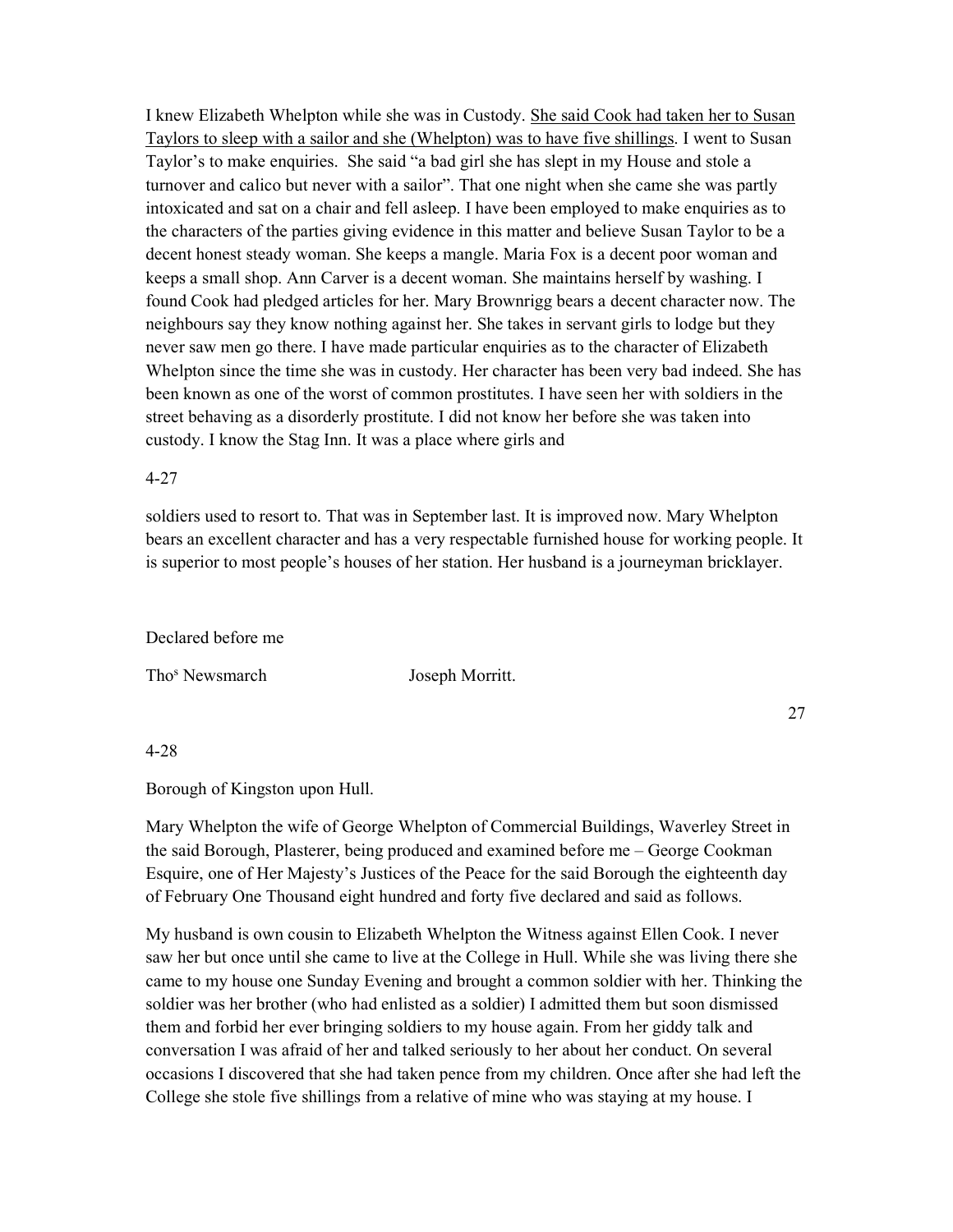believe from what I have since heard that was after she became acquainted with Ellen Cook. After Elizabeth Whelpton left the College she went into Lincolnshire for a day or two and after her return she slept one night at my house. I believe that was Sunday the Eighth day of September last. It was between nine and ten o'clock at night when she came to my house. I could smell she had had some drink and asked her where she had been she said she arrived by the packet about Five or half past and she had been with a young girl to the girl's aunt's in High Street. Once when Elizabeth Whelpton was at my house she saw a policeman pass and asked me if a policeman would make

## 4-29

her a good husband. I replied that a policeman would not think of her. She then said a soldier had come to her when she lived at the college and she loved both in her heart. I attended with Elizabeth Whelpton at the Trial of Ellen Cook and was called up to speak to the Recorder after she was found guilty. I believe Elizabeth Whelpton returned to her friends in Lincolnshire after the Trial. I saw her go on board the packet on Tuesday afternoon which was the day after the Trial. She came again to my house on the Saturday following and I immediately ordered her out. I have not seen her since.

Ma Welpton (signature)

Declared to be true before me Geo Cookman.

29

## 4-30

# Borough of Kingston upon Hull

Ann Holmes the wife of George Henry Holmes living at No 177 High Street in the Borough of Kingston upon Hull personally appeared before me James Henwood Esquire one of Her Majesty's Justices of the Peace for the said Borough of Kingston upon Hull and solemnly and sincerely declared as follows.

Some months ago I lent Ellen Cook a number of articles for the purpose of pledging them to raise some money to meet some payments which she stated she had to make. I lent her a many articles at different times for the same purpose. Some she took out of pledge and returned to me and other articles which I lent her are still in pledge. She has promised a many times to get me the articles now in so pledge but has never got them. Sometime ago I lent a counterpane to Ellen Cook's sister who was ill at the time for the purpose of putting it over the Bed when the Doctor came. Ellen Cook's sister sent the counterpane back to me by Ellen Cook and she afterwards told me she had pawned it but would return it to me. Ellen Cook was in the habit of getting drink but I never knew any thing worse of her.

## Ann Holmes (mark)

Taken before me the 7<sup>th</sup> November 1844.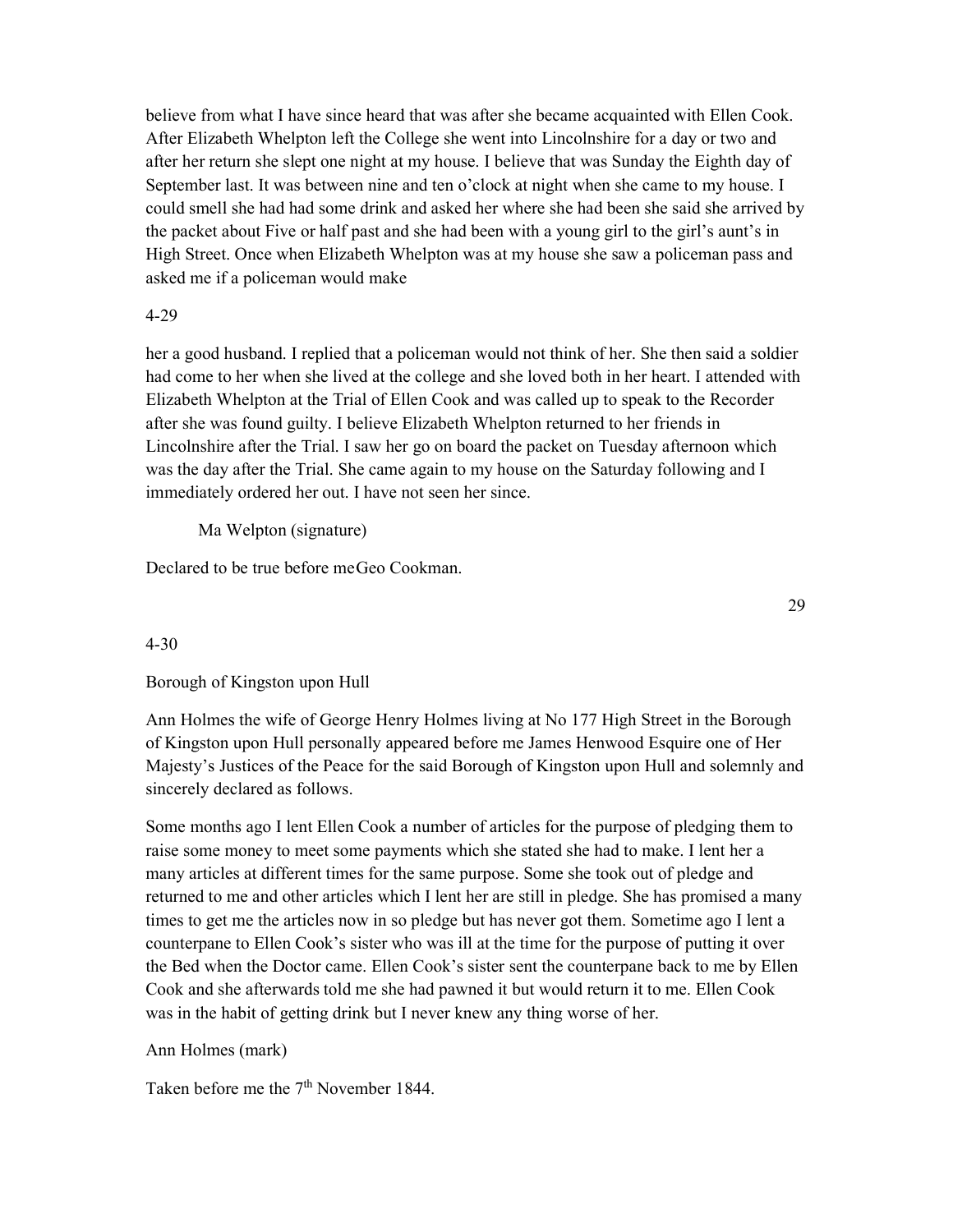Jas Henwood.

George Stockdale of West Street in the Borough of Kingstone upon Hull, Flax Dresser, who appeared before me – William Baldwin Carrick

# 4-31

Esquire, one of Her Majesty's Justices of the Peace for the Borough of Kingston upon Hull and solemnly declared as follows. I have known Ellen Cook for about ten years. She was always addicted to drinking. We had a man in Messiers George Cross & Sons Factory, Waterhouse Lane in Hull named John Hollowell who afterwards commenced the pawn broking business. Ellen Cook received Hemp from the Factory of Messieurs Cross and Son to spin at home. She has often told me she was in the habit of going to Hollowells shop to pawn articles. I have not known anything of Ellen Cook for the last year or years and a half. I never knew anything worse of her than getting drink. She was always considered very honest and very industrious. She supported by her labour in a great measure her old mother. I once recommended her to let her mother go into the Charity Hall or Parish Workhouse but she replied that she would rather work her fingers-ends off than let her mother go there. I believe that she occasionally received small sums of money for pawning goods for other people. I heard a woman say so sometime since.

George Stockill (signature)

Taken before me the eighth November 1844

W B Carrick, Mayor.

29

# 4-32

Borough of Kingston upon Hull

Maria Fox the wife of John Fox of High Street in the Borough of Kingston upon Hull, mariner, being produced and examined before one of the Justice of the Peace for the said Borough the ninth day of November 1844 and solemnly and sincerely declared and said as follows.

I live in Lambs Court next door to Ellen Cook. I have known her four years and have lived next door to her during all that time. I keep a small shop and she has dealt with me. I believe her strictly honest. I have never seen any thing disorderly in her house or conduct. I don't think her capable of inducing Elizabeth Whelpton or any other female to prostitute herself. She is a hard working woman and maintains herself by going out to work and clean. The worst I ever knew of her was getting drink occasionally.

Maria Fox (her mark)

Taken and declared before me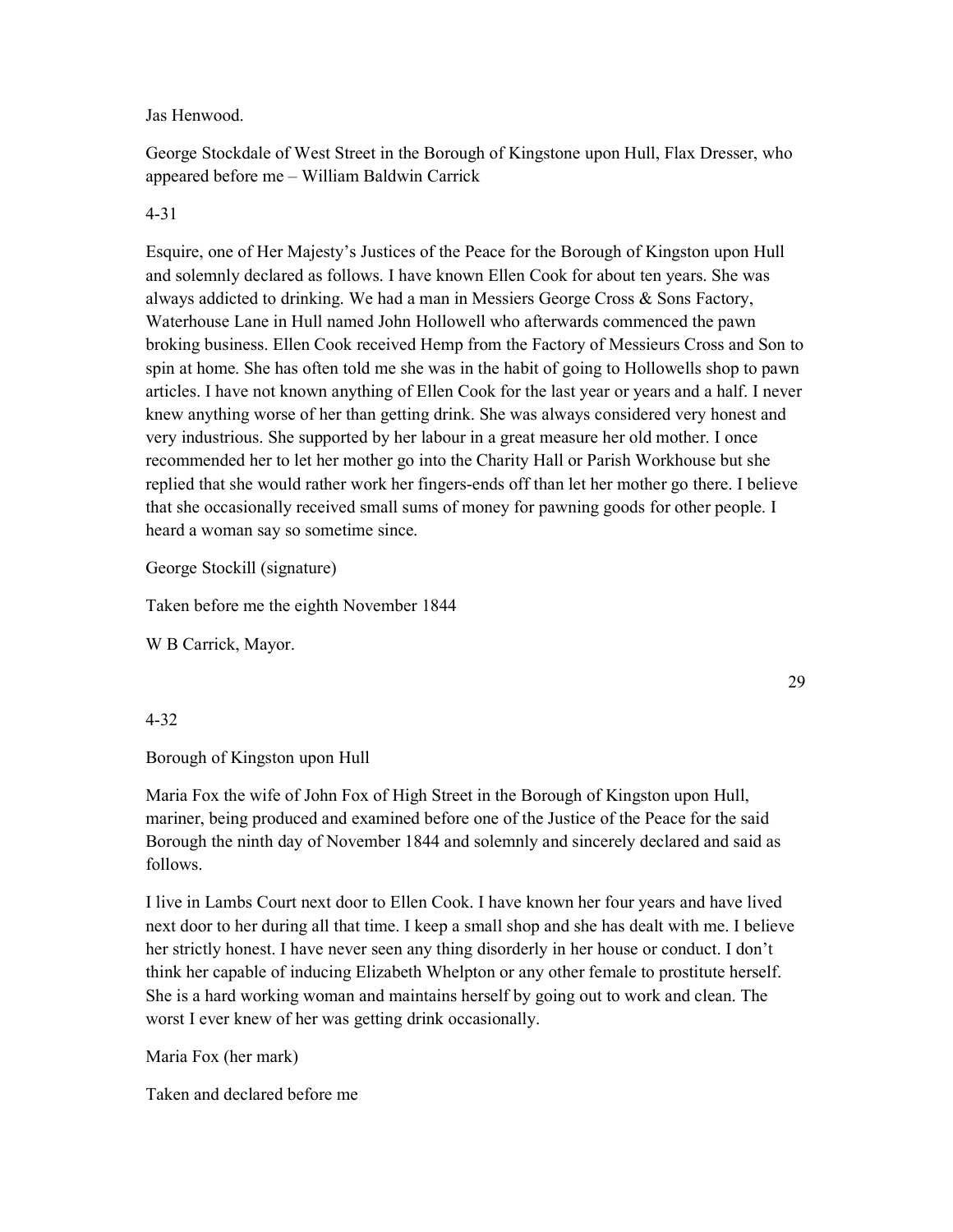Tho<sup>s</sup> Thompson

(In pencil) This is the woman who took Whelpton to Susan Taylors to lodge. All this Declaration page 13 taken at greater length.

### 4-33

### Borough of Kingston upon Hull

Sarah Boulton wife of George Boulton of 174 High Street in the said Borough, Tailor and Grocer, being produced and examined before me a Justice of the Peace for the said Borough, the ninth day of November 1844 who solemnly and sincerely declared as follows.

I have known Ellen Cook two years and upwards. She has lived all that time in Lambs Court close to me. She has dealt with me all that time and I believe her strictly honest. I have trusted her as much as two pounds seventeen at one time and she always paid me honestly. From what I have seen of Ellen Cook and I have been in and out of her house many times, I could not believe that she could induce any female to prostitute herself. Her character was quite the contrary. She has many times gone to pledge small articles for neighbours and always acted most honestly. I believe she occasionally was paid a few half pence for such errands. Ellen Cook's husband is a very steady man that generally spends his evenings at home so that any disorderly conduct either by his wife or in his house could not be

### 4-34

carried on without his knowledge and I am sure he would not permit anything of the kind.

Sarah Boulton (Signature)

Taken and declared before me

Wm Thompson.

## Borough of Kingston upon Hull

William Barnes of Wards Entry, High Street in the said Borough being produced and examined before me one of Her Majesty's Justices of the Peace for the said Borough solemnly declared and said as follows.

30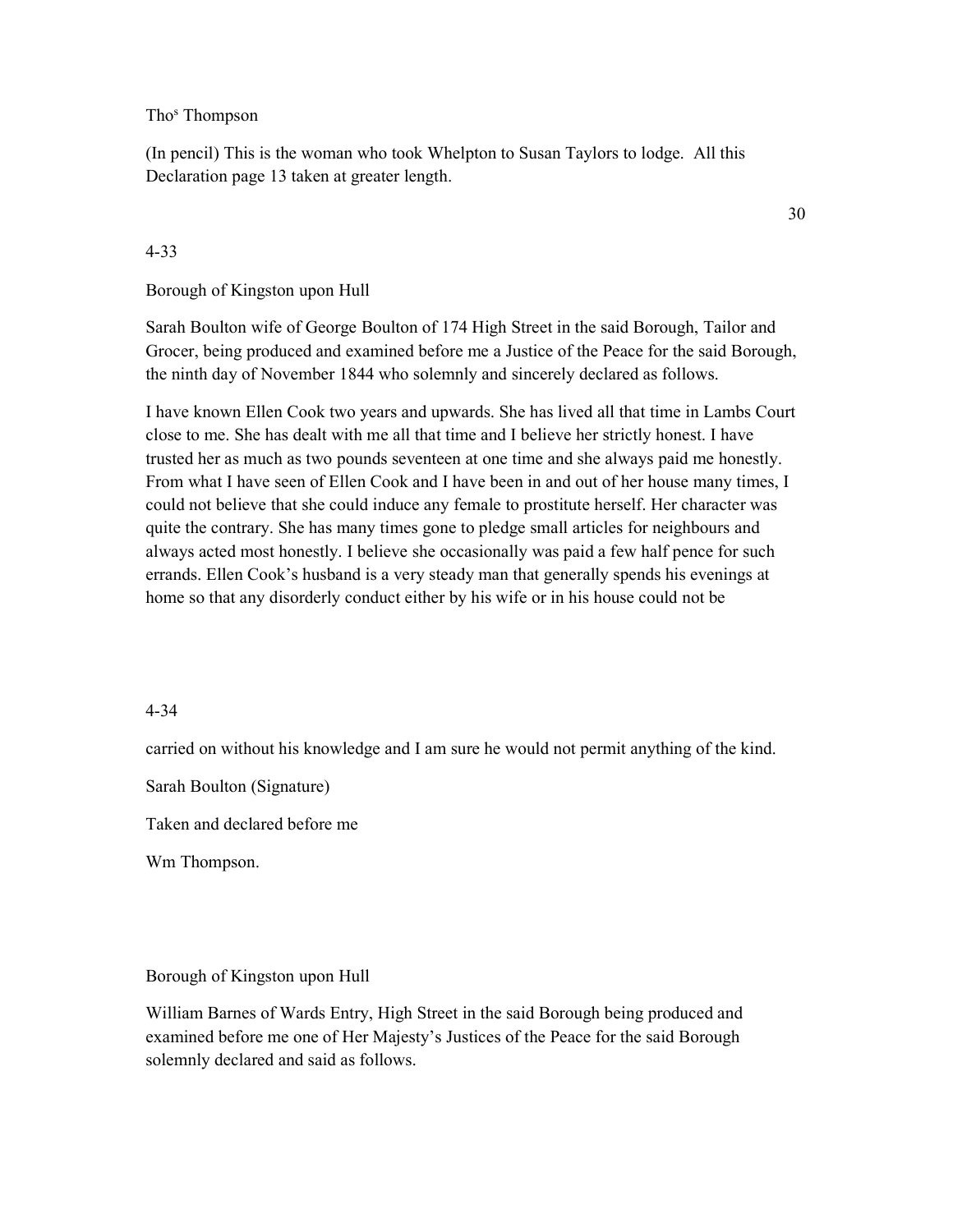I have known Ellen Cook above four years. She was a neighbour of mine. I believe her to be upright and honest. I never saw or heard anything wrong of her. She was in the habit of getting liquor at times. I have lent her articles to pawn she has always got them back within an hour of the time promised. I believe Ellen Cook to be quite incapable of inducing Whelpton to prostitute herself. I saw Whelpton on many times whilst she was lodging at Susan Taylors out at untimely hours at night.

William Barnes (signature)

Taken before me and declared to be true the ninth November 1844.

Tho Newmarch.

4-35

Maria Fox

Sarah Boulter

Wm Barnes

As to character only.

17

## 4-36

Borough of Kingston upon Hull

Susan Taylor of Wards Entry in High Street in the Borough of Kingston upon Hull, Widow, being produced and examined before me Thomas Firbank Esquire one of Her Majesty's Justices of the Peace for the said Borough the seventh day of February One thousand eight hundred and forty five solemnly and sincerely declared as follows-

I know Elizabeth Whelpton. On a Thursday night about the twelfth day of September last between ten and eleven o'clock Maria Fox brought her to my house and asked for lodgings for her saying she had been enquiring for lodgings and was a stranger in Hull. She was quite alone except Maria Fox and asked permission to sleep in my house for one night. I consented to her doing so and she remained. She afterwards said she was a Farmer's Daughter and had come to hull for pleasure. After that she said she came to see some soldiers. She first said she had not been in Hull before but afterwards that she once had been there about a month before and was enquiring for lodgings and got into a bad house where there was a lot of bad men and girls. She also said she had some relations named Brownrigg but they were bad people and her mother begged her to keep off them. She was as I soon found out somewhat in liquor. Next day she did not get up until between twelve and one o'clock while I was gone to the Factory with my child's dinner. When I came back she was gone out. I saw no more of her until Sunday night. When I got home from the Factory I found some things that had been left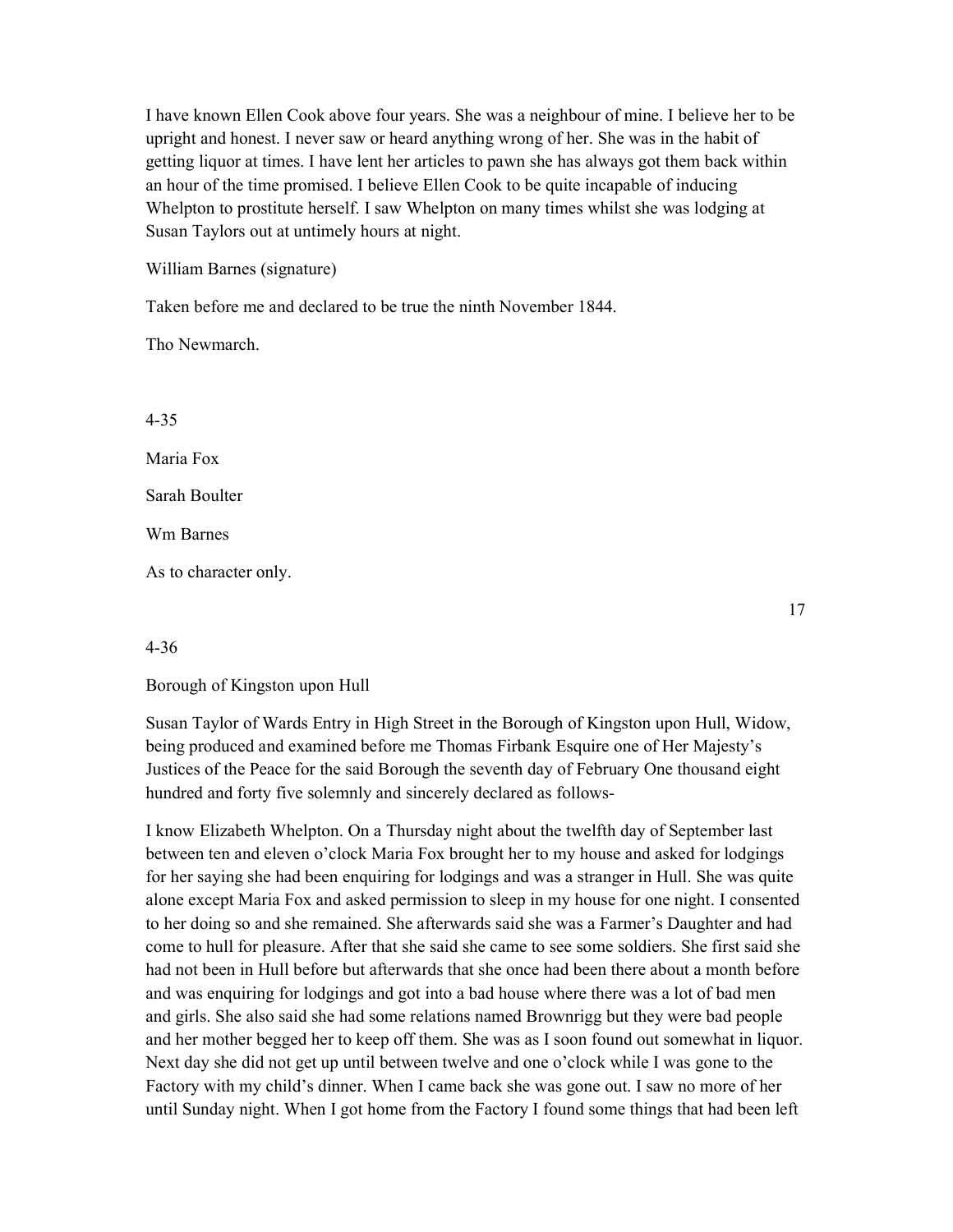to be mangled laid on the drawers they had evidently been pulled about. I mangled them and took them home and then found three articles were missing. I thought at the time the child who brought them had lost them but now

18

believe Whelpton stole them. On the Sunday night Whelpton came about the same hour at night. She asked permission to sleep there again she said she had been home to Grimsby and her parents had sent her back to Hull to the soldier to see if she could persuade him to go home, he lived a few yards from her father who was a farmer and her mother had given her money to come. She appeared to be quite fresh in liquor. She said she had been at the Nag's Head drinking brandy with soldiers and had some spice buns. She got up about nine o'clock the next morning and said she would go and get change and pay me. I suspected she was not a modest girl and said I would not have her any more. At night however, between ten and eleven o'clock she came again. I would not receive her at first, however afterwards I thought if any thing should happen to her from want of lodgings I should regret it and said you may come to the fire and allowed her to remain. She said she had been with the soldier whose parents lived next to her and they would have to be asked at the church. The next day she went away about nine o'clock. She did not pay me. She returned again between ten and eleven o'clock at night she said they (by which I understood she and the soldier) have been at the Nags Head drinking brandy and water. She said he treated her every night. She also said the police insulted her several times in going to the Barracks to him. She was rather in liquor. She went out at nine o'clock the next morning and returned at night and slept at my house until Wednesday. After she had gone to bed on Wednesday I missed a calico petticoat and silk turnover and an apron. I went up stairs and looked in her pocket for the things or the pawn ticket for them but could not see anything.

### 4-38

4-37

I thought she might have pawned them. In the morning I told her of it. She denied having taken them and said she always gave such poor people as me something instead of taking from them and should when she went bring my little girl a new frock. When she went out she said King (meaning the soldier) was going to be paid up that day and she would call and pay me. I never saw her again. On the Tuesday morning I said to her 'you told me you did not know anybody here. You know Ellen Cook you were talking to her last night'. She said she told her mother she had slept with me and told her where I lived. A neighbour had come in and said that was next passage to where Ellen Cook lived and that she (Whelpton) was to give her best respect to her. That she (Whelpton) had met her in the street and given the respects to her. That was why she talked to her and was all she knew about her. I asked Ellen Cook after I missed my things if she knew the girl and told her I had missed the articles she

### 19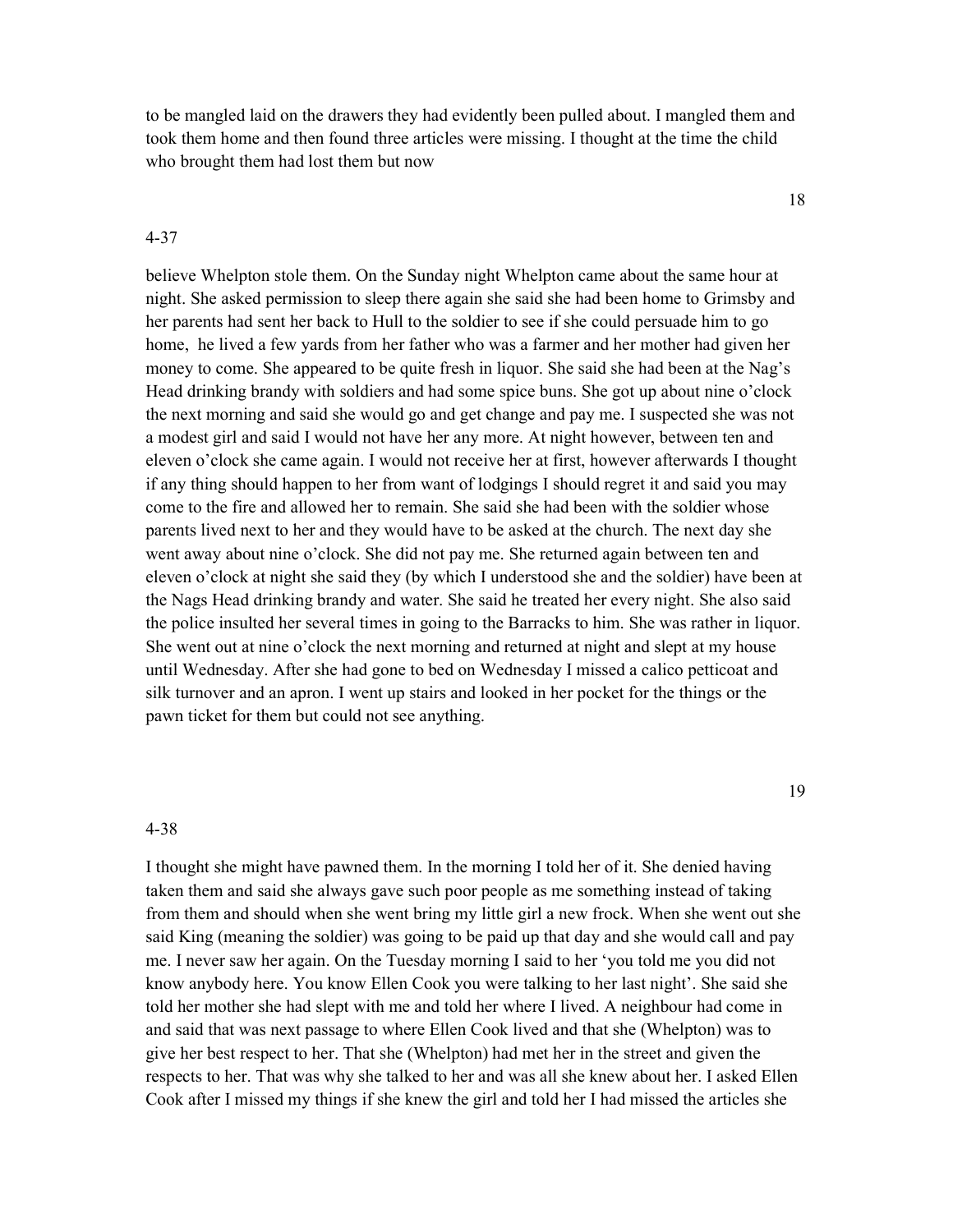said directly. "Oh Lord, the girl has robbed you and brought the things to me to pawn" She said have you lost a cape, a dark brown one trimmed with velvet. I looked in my drawer and found I had. She said 'she brought one for me to pawn but I did not". Cook cried very much and went to seek the girl. She begged I would give her in custody of a policeman. I said "now if I meet the girl I'll give her into custody". She said "do and if I meet her first I'll give her into custody". Ellen Cook brought me the silk turnover and some white calico in it about ten minutes after I told her. Ellen Cook appeared very much to wish the police to be fetched to take the girl. She was never in my house during the time Whelpton was there. I have a small

20

### 4-39

sitting room in which I keep a mangle and a lodging room in which I sleep with my daughter who is sixteen years of age. When I have a lodger I make up a bed on chairs. A girl who works with my daughter at the Factory sleeps with her and me. I have known Ellen Cook two years and believe her thoroughly honest.

Susan Taylor (her mark)

Taken before me the same having been read over to her in my presence.

Thos Firbank.

4-40

Borough of Kingston upon Hull

Ann Carver of Duke Street in the Borough of Kingston upon Hull Widow having been produced and examined before me Thomas William Palmer Esquire one of Her Majesty's Justices of the Peace for the said Borough the sixth day of February One thousand eight hundred and forty five declared and said as follows.

On a Monday afternoon between three and four o'clock on the  $16<sup>th</sup>$  day of September last I was with Ellen Cook in High Street at Salthouse Lane and looking at the Shepherds Club coming from the bridge. During the time that Cook was in a shop buying a cake Elizabeth Whelpton came up to me she had a letter in her hand and a small basket on her arm. She asked me if I knew where there was a pawnbroker's shop. I said what pawnbroker do you want. She said she did not know she was a stranger in the place but she was stopping with a cousin in Mason Street and she had sent her to pawn a shawl for she had a child ill and could not go herself. She said she had been to one pawnbroker's shop in Chapel Lane and they had refused to take the shawl in as she was a stranger. While this conversation was going on Ellen Cook came out of the shop and I told her what the girl had asked. Ellen Cook and Whelpton were perfect strangers and treated each other as such. Cook said to Whelpton as you are a stranger here I'll go take it for you. Cook then asked me to wait and watch for her husband and she would take the shawl for the girl. The girl pulled the shawl from under her arm and

21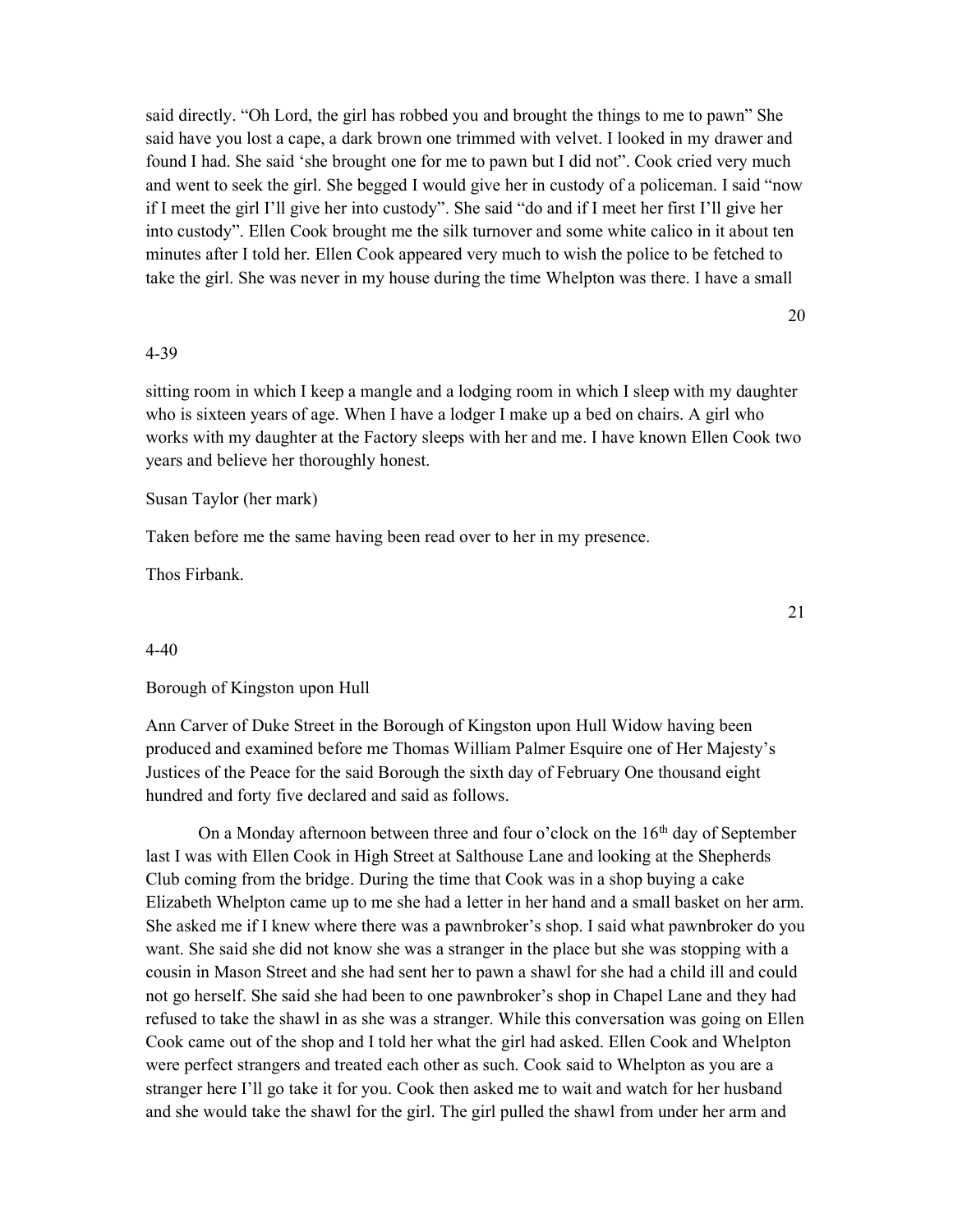under her own shawl. Cook asked how much did she want. Whelpton said three shillings Ellen Cook took the shawl

### 4-41

into the pawnbrokers shop and returned and said they would only lend one shilling as it was an old shawl. Whelpton said she was to take it. Ellen Cook said what name was she to pawn it in. Whelpton said she was to pawn it in the name of Elizabeth Whelpton Mason Street. Ellen Cook pawned the shawl and gave Whelpton the shilling and the duplicate and told her to take care of it and give it to her cousin. The girl said I have not anything to give you marm for your trouble. Cook replied I don't desire anything my love you are a stranger and it is our duty to do so to strangers when we meet them. I am quite sure Cook and Whelpton were strangers at that time. I saw the same girl about an hour after in the market place. On the following Sunday night I saw the same girl pass with a soldier, she had hold of his arm. I saw her again on the following Thursday with a soldier in Drypool they crossed over to the Albion Tavern but there was nothing unsteady in her manner. I gave information about this pledging to the police. I have known Ellen Cook for about six years and believe her to be honest. I have lent her articles to pawn. She generally got them back except a bed tick which was in pawn when Cook was taken. She has been in great distress in consequence of her husband falling into a ships hold and being unable to work for several months. The neighbours all esteemed her very much and were very king to her.

Ann Carver – her mark.

Taken before me the same having been read over to her.

J W Palmer.

### 21

### 4-40

### Borough of Kingston upon Hull

Ann Carver of Duke Street in the Borough of Kingston upon Hull Widow having been produced and examined before me Thomas William Palmer Esquire one of Her Majesty's Justices of the Peace for the said Borough the sixth day of February One thousand eight hundred and forty five declared and said as follows.

On a Monday afternoon between three and four o'clock on the  $16<sup>th</sup>$  day of September last I was with Ellen Cook in High Street at Salthouse Lane and looking at the Shepherds Club coming from the bridge. During the time that Cook was in a shop buying a cake Elizabeth Whelpton came up to me she had a letter in her hand and a small basket on her arm. She asked me if I knew where there was a pawnbroker's shop. I said what pawnbroker do you want. She said she did not know she was a stranger in the place but she was stopping with a cousin in Mason Street and she had sent her to pawn a shawl for she had a child ill and could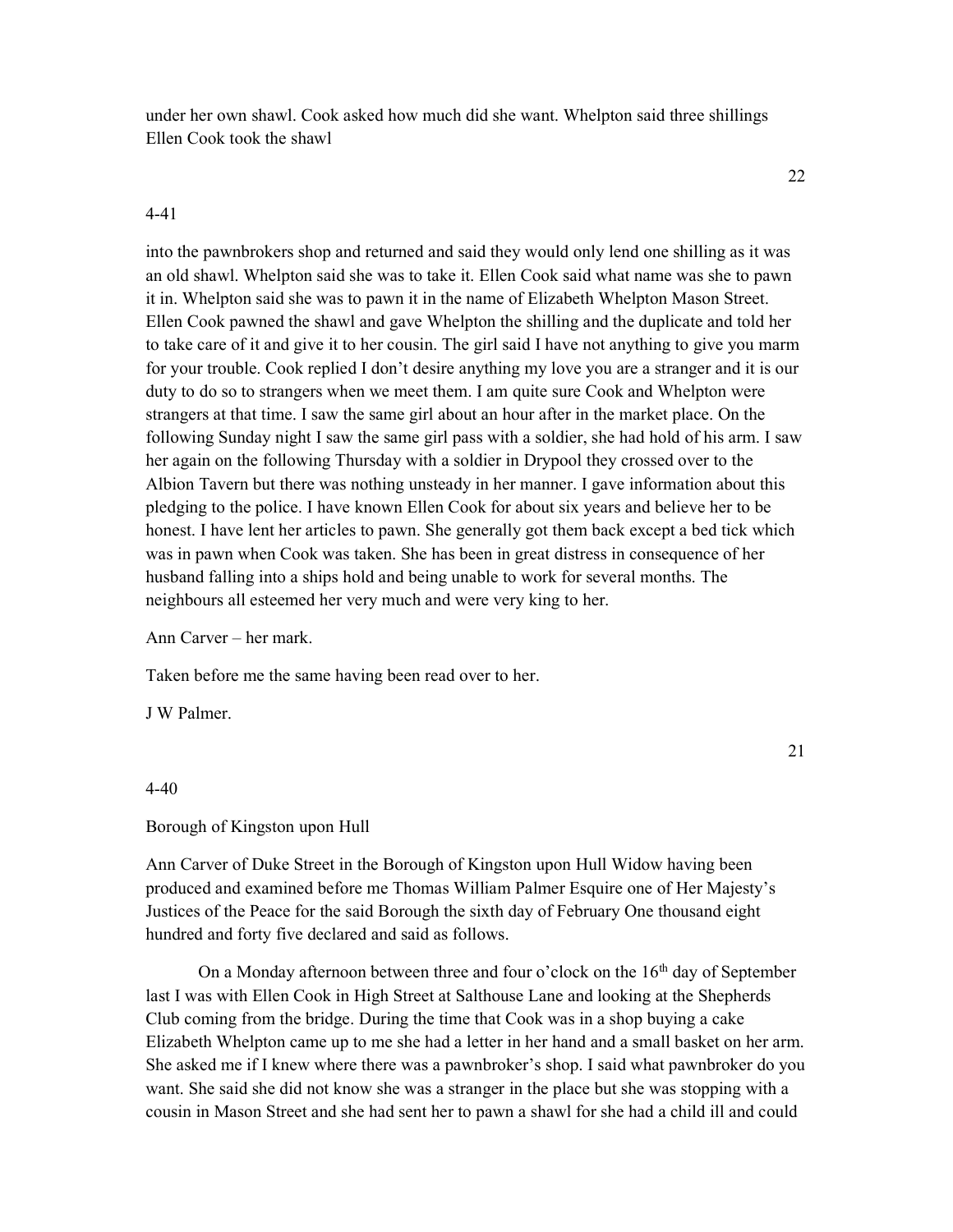not go herself. She said she had been to one pawnbroker's shop in Chapel Lane and they had refused to take the shawl in as she was a stranger. While this conversation was going on Ellen Cook came out of the shop and I told her what the girl had asked. Ellen Cook and Whelpton were perfect strangers and treated each other as such. Cook said to Whelpton as you are a stranger here I'll go take it for you. Cook then asked me to wait and watch for her husband and she would take the shawl for the girl. The girl pulled the shawl from under her arm and under her own shawl. Cook asked how much did she want. Whelpton said three shillings Ellen Cook took the shawl

22

### 4-41

into the pawnbrokers shop and returned and said they would only lend one shilling as it was an old shawl. Whelpton said she was to take it. Ellen Cook said what name was she to pawn it in. Whelpton said she was to pawn it in the name of Elizabeth Whelpton Mason Street. Ellen Cook pawned the shawl and gave Whelpton the shilling and the duplicate and told her to take care of it and give it to her cousin. The girl said I have not anything to give you marm for your trouble. Cook replied I don't desire anything my love you are a stranger and it is our duty to do so to strangers when we meet them. I am quite sure Cook and Whelpton were strangers at that time. I saw the same girl about an hour after in the market place. On the following Sunday night I saw the same girl pass with a soldier, she had hold of his arm. I saw her again on the following Thursday with a soldier in Drypool they crossed over to the Albion Tavern but there was nothing unsteady in her manner. I gave information about this pledging to the police. I have known Ellen Cook for about six years and believe her to be honest. I have lent her articles to pawn. She generally got them back except a bed tick which was in pawn when Cook was taken. She has been in great distress in consequence of her husband falling into a ships hold and being unable to work for several months. The neighbours all esteemed her very much and were very king to her.

Ann Carver – her mark.

Taken before me the same having been read over to her.

J W Palmer.

4-42

Borough of Kingston upon Hull

The several informations of Mary Brownrigg of Robinsons Square in Princess Street in the parish of Sculcoates in the said Borough singlewoman, Elizabeth Whelpton of Laceby in the County of Lincoln singlewoman, Margaret Ann Crowdace of Salthouse Lane in the parish of Saint Mary in the said Borough Assistant to Mrs Pickard pawnbroker Joseph Morritt of Jarratt Street Station House in the parish of Sculcoates aforesaid Police Constable and Ann Brownrigg of Robinson's Square aforesaid singlewoman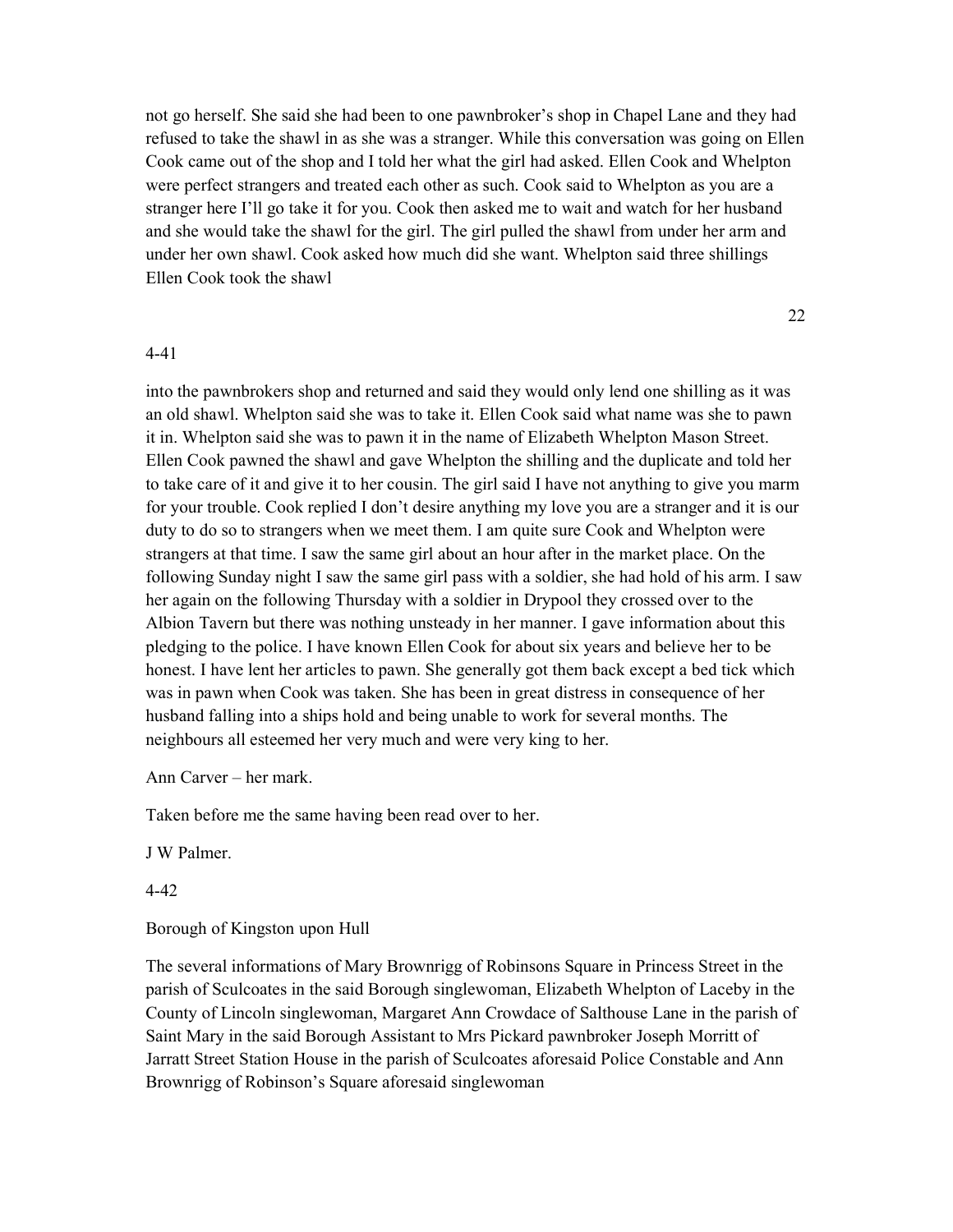Taken upon Oath, the fifth day of October 1844 at the Town Hall in the Borough of Kingston-upon-Hull, before me William Baldwin Carrick Esquire Mayor one of her Majesty's Justices of the Peace for the said Borough, in the presence and hearing of Ellen Cook now charged before me the said Justice with feloniously receiving of and from the said Elizabeth Whelpton one flannel petticoat the property of the said Ann Brownrigg she the said Ellen Cook well knowing the said flannel petticoat to have - stolen - contrary to the form of the statue in such case made and provided.

And the first Informant Mary Brownrigg upon her oath saith I am a singlewoman and live in Robsinson's Square in Princess Street in the parish of Sculcoates in this Borough. Six weeks yesterday (ie 24th Aug) my sister left her box in my house. It was unlocked. About a fortnight after (ie 6 Sept) after the box had been left at my house a person brought the witness Eliz<sup>th</sup>Whelpton to my house to ask me to allow her to lodge in my house. I allowed her. She said she only wanted lodgings for one night. She stayed a week all but one night at my house. At the end of that time I set her to the packet to go home. I expected she had gone. During the time she was lodging in my house she slept in the same room where my sister's box was. While the prisoner (Whelpton) was in my house I missed a neck handkerchief and a silk handkerchief but I did not say any thing. Three days after the witness Whelpton had left my

### 4-43

House my sister returned (ie Monday 23 Sept). In consequence of something I heard, my sister searched her box and missed a new chemise, a night gown, a flannel petticoat and black turnover and a dark shawl. I also missed besides the two handkerchiefs a pair of lambs wool stockings. The neck handkerchief and the pair of lambs wool stockings produced by the policeman are the same that I missed.

## Mary Brownrigg

And the informant Elizabeth Whelpton on her oath saith I am a Domestic Servant. My parents live at Laceby in Lincolnshire. I have been living servant at Mr Mortimers at the College. It is a month yesterday (ie  $6<sup>th</sup>$  Sept) since I left. One evening while I was at Mr Mortimers I was going an errand and met the prisoner Ellen Cook. She was quite a stranger to me. She asked me how I was. I told her. She said when did I get out. I said Sunday night. She said would I go to her house she lived in Lambs Court in High Street. I went to her house the next Sunday night. The prisoner was in. There was a young girl there also. After I had been there a short time the prisoner asked me to have a glass. I took it, it was brandy. I sat there half an hour and then went to my cousins and stayed a short time and then went to my place. The prisoner asked me to go again. In a few days I was ill. I went home. I returned on a Sunday. I went with a girl that I knew to her aunts. I left there and was going down High Street. I met the prisoner she said would I take a glass. I did so. She gave me threepennyworth of brandy. I was with her about ten minutes. I then went to my cousins to stay that night. I was to go to my place the next morning. The next morning while my cousin was out I took five shillings belonging to my cousin. When my cousin was out I left the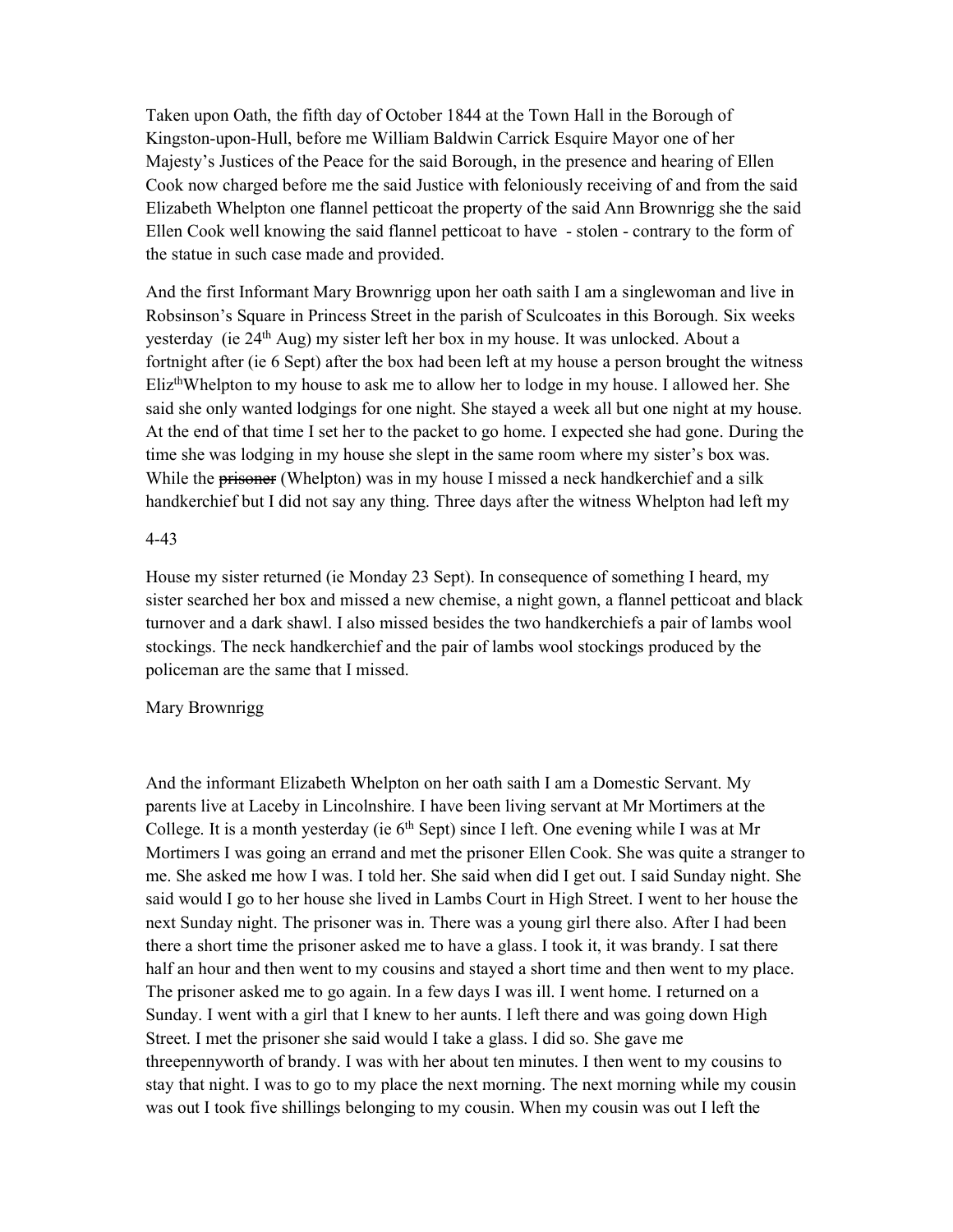house and went to the prisoner's house and took the five shillings and gave her it. She had asked me on the Sunday night if I could do anything for her. The prisoner laughed and said 'there's a good girl when I gave her the money. The prisoner fetched me threepennyworth of rum and gave it to me. I had something to eat. The prisoner paid for it and the rum. I went out and had a walk and returned to the prisoner's house about dinner time. I had some broth. I stayed in her house. During the afternoon the prisoner said did I want a sweetheart. I said I did not mind for a few minutes the prisoner went out and returned with a sailor and

### 4-44

Said 'Now I have brought thou one' I said 'Have you;'. It was about four o'clock. The prisoner went out and left me and the sailor alone. He offered me five shillings to go to another house with him and sleep with him. I consented. The prisoner came back just as we were going out. He took me to a house and I slept with him that night. In the morning I went to the prisoner's house. She was in. I told her what had passed. She asked me for the five shillings. I gave her it. She fetched two shilling's worth of brandy with it and gave me half to drink. At night I went out. The prisoner asked me where I was going. I told her I did not know. When I was out I was seeking lodgings (Thursday  $12<sup>th</sup>$ ) a person took me to Mrs Brownriggs. I slept with her, the next morning I took a stone coloured shawl out of a box that was unlocked in Mrs Brownriggs rooms. I put it in my basket and during the morning I took it to the prisoner. I gave it to her she took it to pawn and kept the money. She said I was to get whatever I could for her. The next morning I took a flannel petticoat, a chemise and a night gown out (pledged 17 Sept) of the same box in Mrs Brownrigg's house and took them to the prisoner and said I had stole them. She said I was not to mind. I was to get some more she had some payments to make up. She took the things and pawned them. She did not give me the money. On the Monday morning I took a black shawl from the same box. I gave it to the prisoner and she said thank you, get more if you can or something like that, she said she would make it up. The next day I took two handkerchiefs and a pair of lambs wool stockings (pledged 18th Sept) from Mrs Brownrigg's house. I gave them to her. I told her I had stole them too. She said I was not to mind. She would make it up afterwards. The articles produced by the police are the same that I stole and gave the prisoner

Elizabeth Whelpton (her mark).

And the informant Margaret Ann Crowdace on her oath saith I am Assistant to my sister Mrs Pickard and live in her house in Salthouse Lane in Hull. On the  $17<sup>th</sup>$  and  $18<sup>th</sup>$ September last the prisoner pawned the articles produced by the policeman She pawned the night gown, the flannel petticoat and the brown handkerchief together and the stockings, the chemise and the turnover together. I lent her six shillings on them altogether. The prisoner has been a constant visitor at our shop for some years. She said she had brought the articles for some other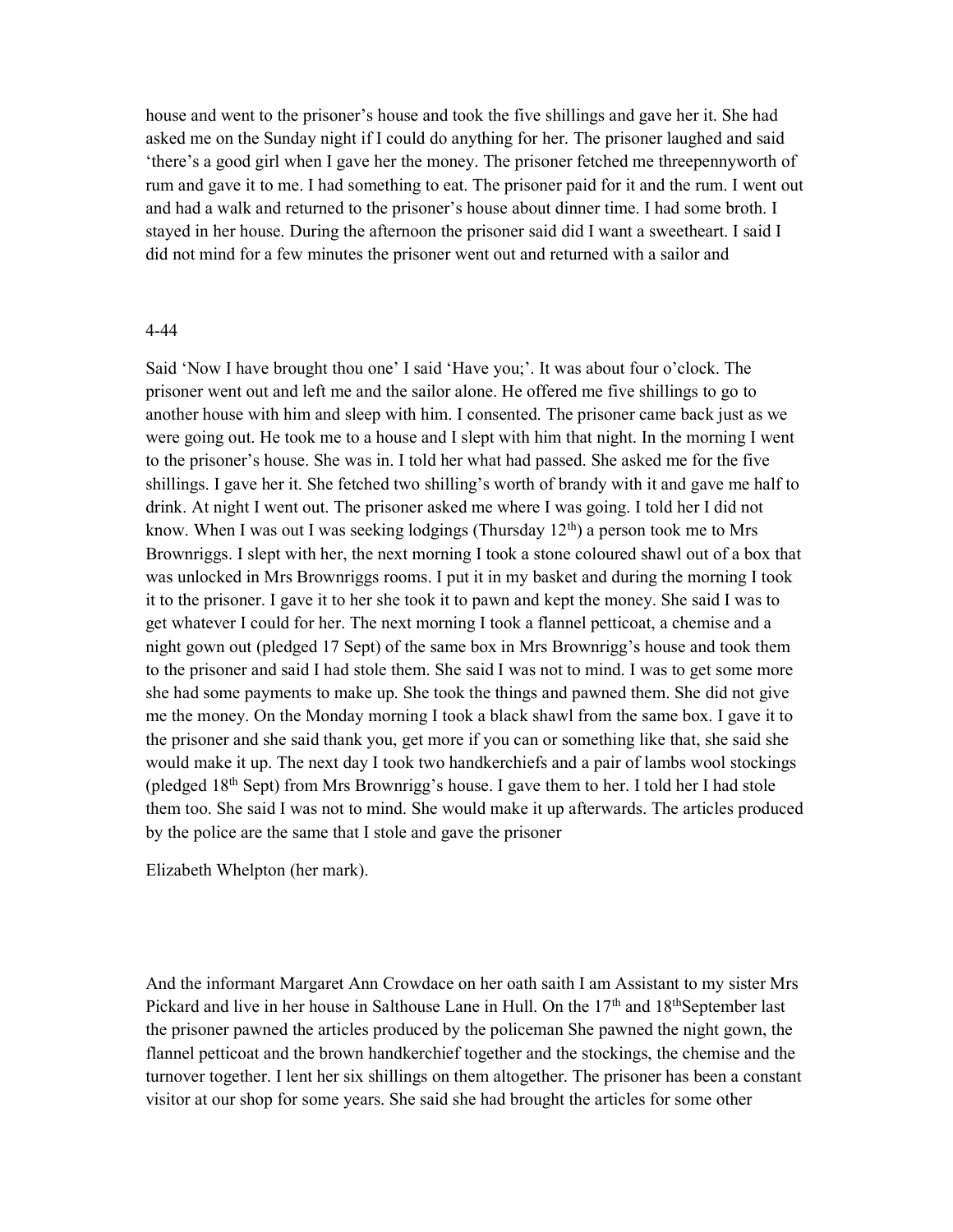person. I gave the articles to the policeman.

Marg<sup>t</sup> Ann Crowdace.

And the informant Joseph Morritt on his oath saith I produce a flannel petticoat, a chemise, a night gown a pair of stockings, a black turnover and one handkerchief which I received from the last witness Crowdace. I told the prisoner when I took her I was going to take her into custody. She said ' I know its concerning that girl. I know all about her.

Joseph Morritt

And the informant Ann Brownrigg on her oath saith I am a singlewoman and live with Mary Brownrigg. I know the chemise the flannel petticoat the black turnover and the night gown produced by the Police Constable, they are mine. I left them in a box in my sister Mary Brownrigg's House and missed from there. I made them myself.

Ann Brownrigg (her mark)

Taken upon oath before me

W B Carrick.

4-46

Extract from Minutes of Proceedings in

The Police Court Hull.

Friday 27th Sept 1844.

## Present

## The Mayor

Thomas Firbank Esquire

Thomas William Palmer Esquire.

Elizabeth Whelpton – Felony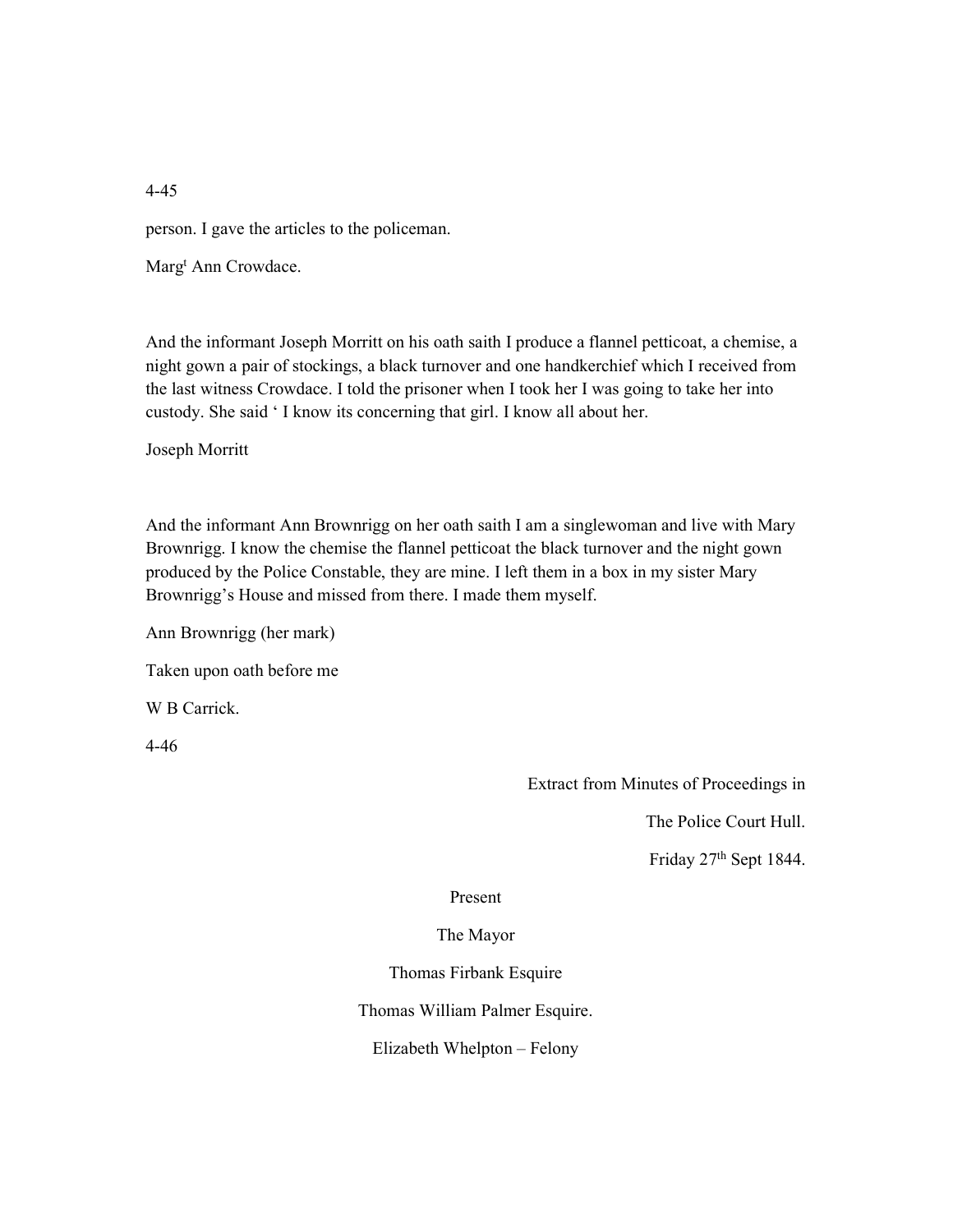Ann Brownrigg (sworn). I live with my sister. The prisoner has been with my sister during my absence. When I came back I missed a chemise a shawl and other articles. I have been absent a month. I don't know defendant took them.

Mary Brownrigg (sworn) Defendant came to lodge at my house for two nights and then I let her stay Sunday over and until Tuesday (17 Sept) when I went out to work and requested her to take charge of my boy. She did not come home on Tuesday night. She came back on Wednesday (18 Sept) I missed half a dozen things. She left me on Thursday morning the  $19<sup>th</sup>$ instant. I heard of her being at the garrison and went and taxed her with taking my sister's things. She said she had left them at her mothers.

Remanded for a week.

Saturday 5<sup>th</sup> Oct 1844.

Present

Thomas Newmarch Esquire William Baldwin Carrick Esq (Mayor) Thomas Thompson Esq: George Cookman Esq.

4-47

Ellen Cook charged with receiving stolen goods.

Mary Brownrigg (sworn). I live in Princess Street, Mason Street. I lost a shawl. Elizabeth Whelpton came to reside at my house on Thursday the  $12<sup>th</sup>$  September last. Before she left my house I missed a gentleman's cashmere handkerchief. During my sister's absence Whelpton was living in my house. The handkerchief and stockings produced are mine.

Ann Brownrigg (sworn) I am sister of last witness. I was residing with her about 5 weeks ago. I left my clothes in a box unlocked. I returned on Monday the  $23<sup>rd</sup>$  September last. I missed a black cashmere turnover. A brown shawl, a flannel petticoat, a chemise  $\&$  a night gown. I have seen all the articles but the brown shawl since (articles produced) I made them myself. They are mine.

Elizabeth Whelpton (sworn). I know the prisoner. I lodged with Mrs Brownrigg a week. She took me out of charity. I met the prisoner as I was coming from the college. I went to prisoner's house and got six pennyworth of brandy. She asked me if I would get her something. I went on the Thursday after the Sunday to Brownriggs. I took the things. I took at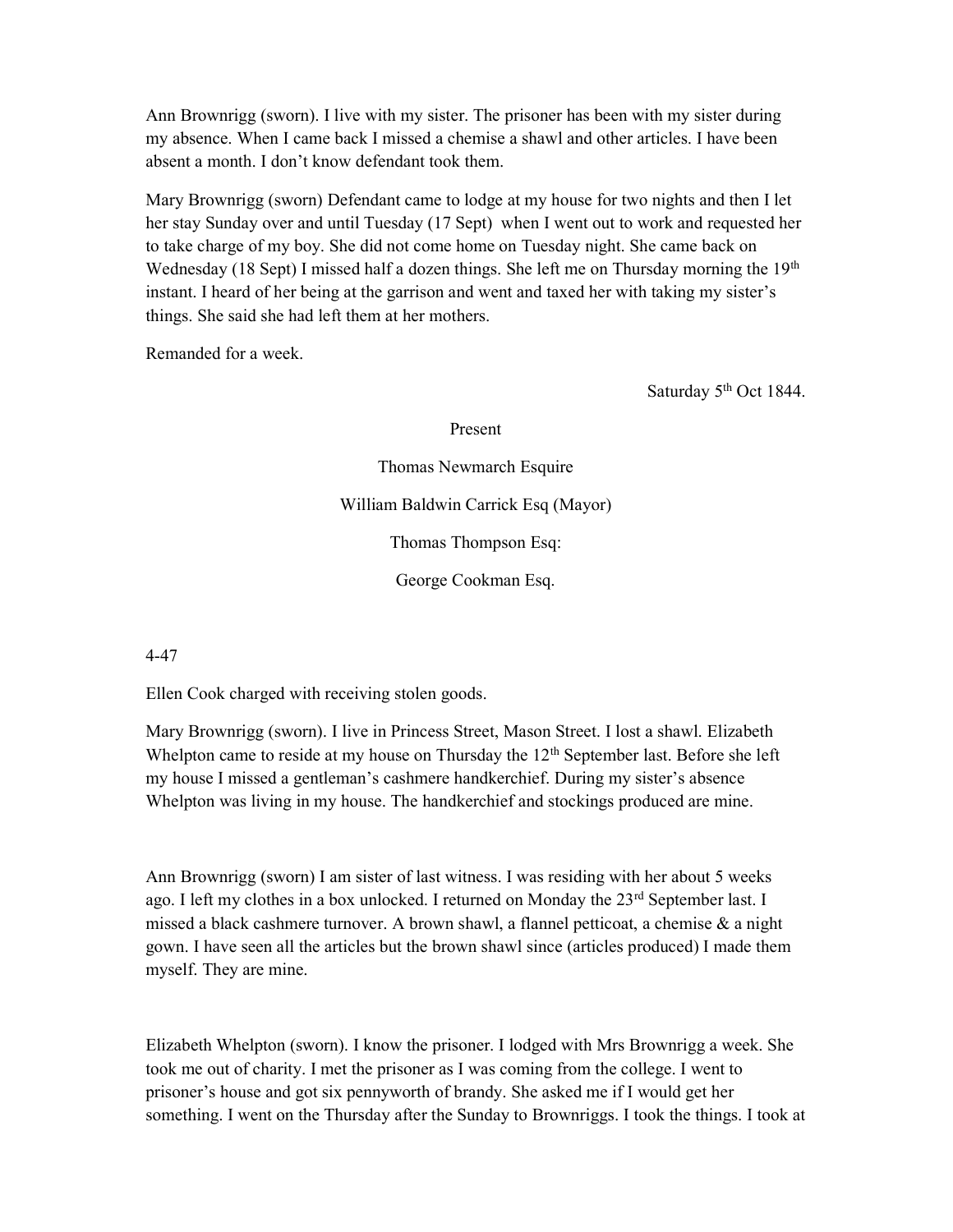first a shawl. I took the flannel petticoat and the chemise the second time. I took all the articles produced and gave them to prisoner. I told her I had stolen them. She took them all and gave me some drink. She said will you go half with me, and I said I would. She brought 2/- worth of brandy and gave me half. There was another girl in the house

### 4-48

Cross examined by the prisoner. I was coming down High Street when you was coming over the bridge. I did not ask where there was a pawn shop. I did not say my cousin wishes you to take these things.

By the court. The prisoner took me to a house of an improper description. I stayed all night and the prisoner took the money. I slept at Mrs Taylors who kept a mangle.

The above is faithfully extracted from the Minutes Book kept by me at the Police Court, Hull.

Wm Dyre ds

Clerk to the Justices

Hull 15th Feb 1845.

4-49

Laceby Rectory Nov 2<sup>d</sup>

1844

My dear Sir,

In reply to yours of yesterday's date, I beg to say I have enquired into the character of  $E$ liz<sup>h</sup> Whelpton and find it very far from satisfactory. Sometime ago she lived in the capacity of nurse-maid with Mrs Borman of this parish and was, I understand, dismissed for lying and general bad conduct. Recently, that is, last May Day, she was hired by Mr Rannard of Weelerby and after being there but a very short

### 4-50

time was detected in stealing money from the Missionary Box kept on the mantelpiece.

Comment therefore is unnecessary

9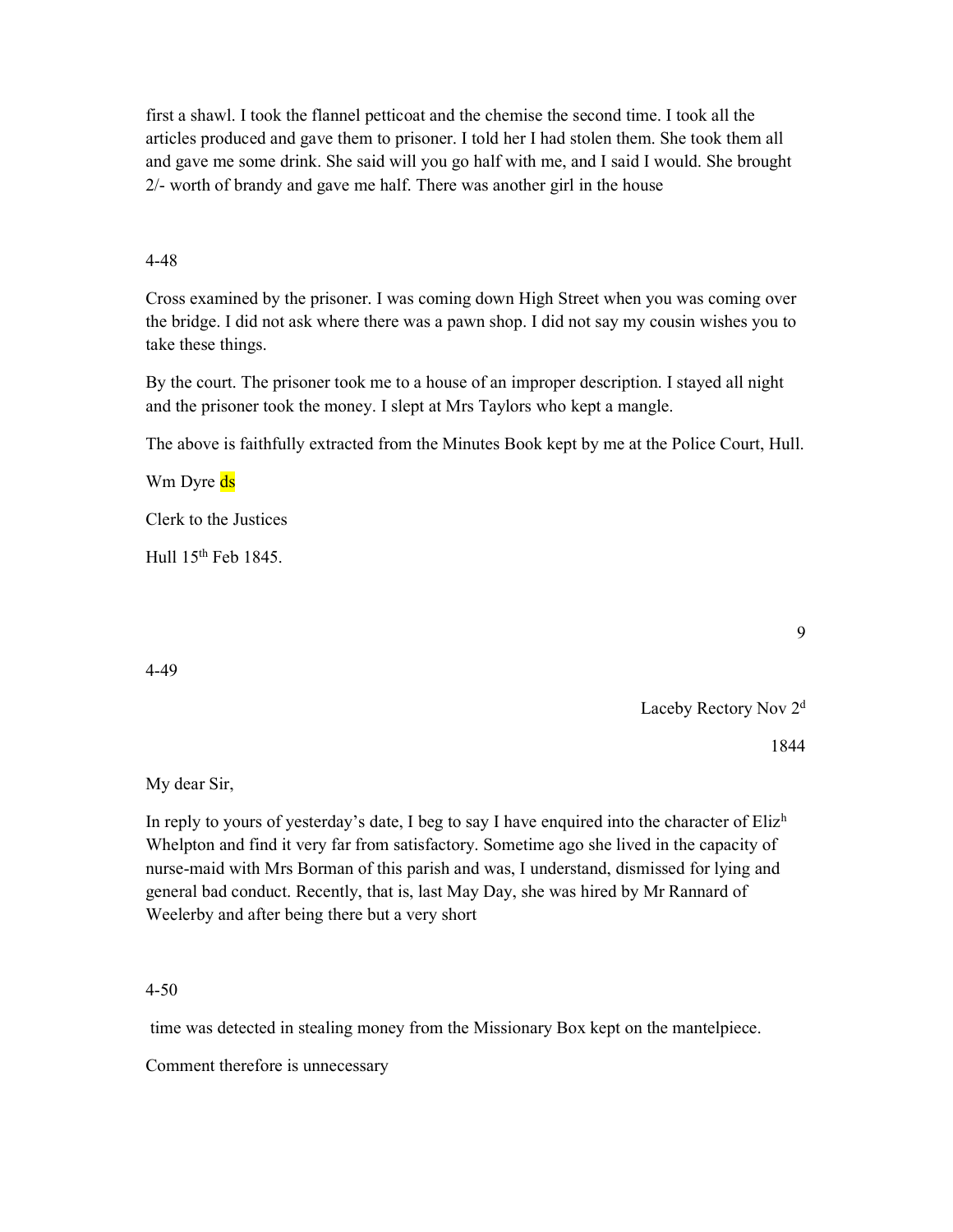I may however add, that her mother, as well as some other members of the family, have not conducted themselves in the most unexceptionable way.

I remain, yours My dear Sir Very faithfully J Birkett (Rector of Laceby). Addressed to J W Palmer Esq Visiting Justice of the Hull Court

13

4-51

Borough of Kingston upon Hull.

Maria Fox the wife of John Fox of High Street in the Borough of Kingston upon Hull mariner being produced and examined before me Thomas Firbank Esquire one of Her Majesty's Justices of the Peace for the said Borough the seventh day of February One thousand eight hundred and forty five solemnly and sincerely declared and said as follows.

I know Elizabeth Whelpton. One night about the twelfth day of September last between ten and eleven o'clock she came to my shop and asked if I could tell her where she could find lodgings for one night. I took her first to Mrs Starkies but she was full. I then took her to Mrs Taylors. She was quite alone. She said she had come to a situation but as it was so late she could not go until next morning. I afterwards saw her several times coming out of Mrs. Taylors. Mrs Taylor is a hard working respectable woman. She is very poor. I live in Lambs Court next door to Ellen Cook. I have known her four years and have lived next door to her during all that time. I keep a small shop and she has dealt with me. I believe her strictly honest. I have never seen anything disorderly in her house or conduct. I don't think her capable of inducing Elizabeth Whelpton or any other female to prostitute herself. She is a hard working woman and maintains herself by going out to wash and clean. The worst I ever know of her was getting drunk occasionally. I never saw her in such a state as not to be able to manage her affairs and walk about.

Taken and declared before me the same having been read over to her in my presence.

Maria Fox (her mark)

Thos Firbank.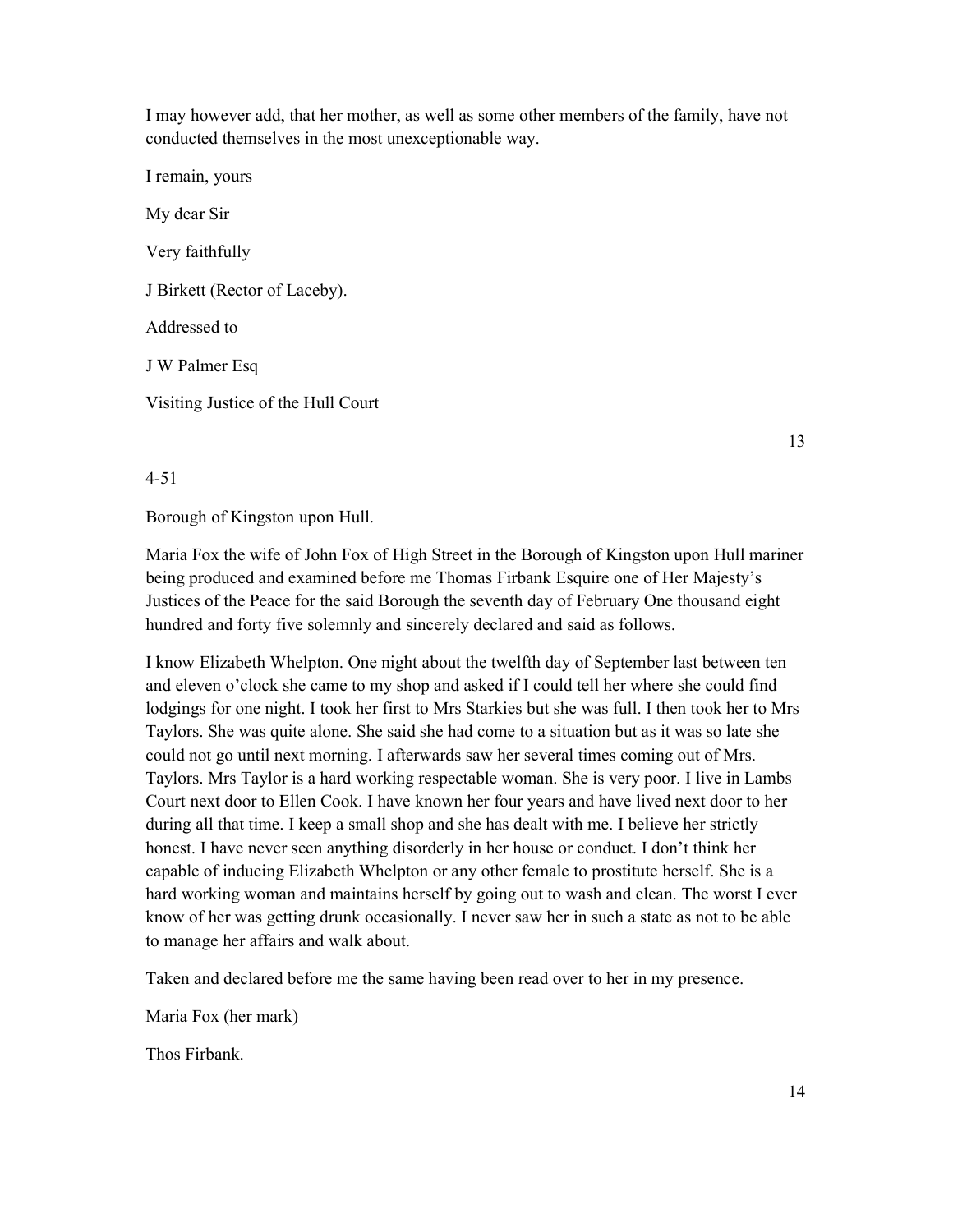## Borough of Kingston upon Hull

James Cole of Adelaide House in the parish of Holy Trinity in the Borough of Kingston upon Hull Police Constable being produced and examined before me Esquire one of her Majesty's Justices of the Peace for the said Borough the day of February 1845 solemnly and sincerely declared and said

I am a police constable and on the first Monday in September last and until the first Monday in October I was stationed in the Garrison Gates in the said Borough to keep disorderly prostitutes out. On a Sunday night early in September and either the first Sunday or the second in September I saw Elizabeth Whelpton quarrelling with another prostitute about a soldier of the  $70<sup>th</sup>$  Regiment who was then stationed at Hull. I interfered to part them. I knew Whelpton well. She several times tried to get into the Garrison but I turned her back. Several times she succeeded in getting in by means of accompanying a girl named Dalton who took such into that Garrison. They went thro' Delapole Place and so escaped me. She was generally with soldiers and disorderly girls every night. I believed she was a common prostitute and treated her as other prostitutes. I have seen her talking with several soldiers but more with one than any other. I am sure I have seen Whelpton about the Garrison as early as the twelfth of September when

## 4-53

information was given of the robbery at Mary Brownriggs. I told them where Whelpton was to be found and took her into custody. She was then talking to a soldier. She and two or three score girls whom I know to be prostitutes – one is a more  $\ldots$  isorderly prostitute. She said the Brownriggs were her relations. She denied stealing the things at first but when Mrs Brownrigg said to her 'You know Elizabeth you have got them" She said 'What things I have got some at my mothers at Laceby" I was not examined before the Magistrates by reason of my having to go to York with witnesses.

James Cole

Taken and declared before me

Jrs. Jones Snr

# Documents in the order extracted, not necessarily in chronological order

## 4-1 to 4-2

Home Secretary's opinion of the case after reading the various papers.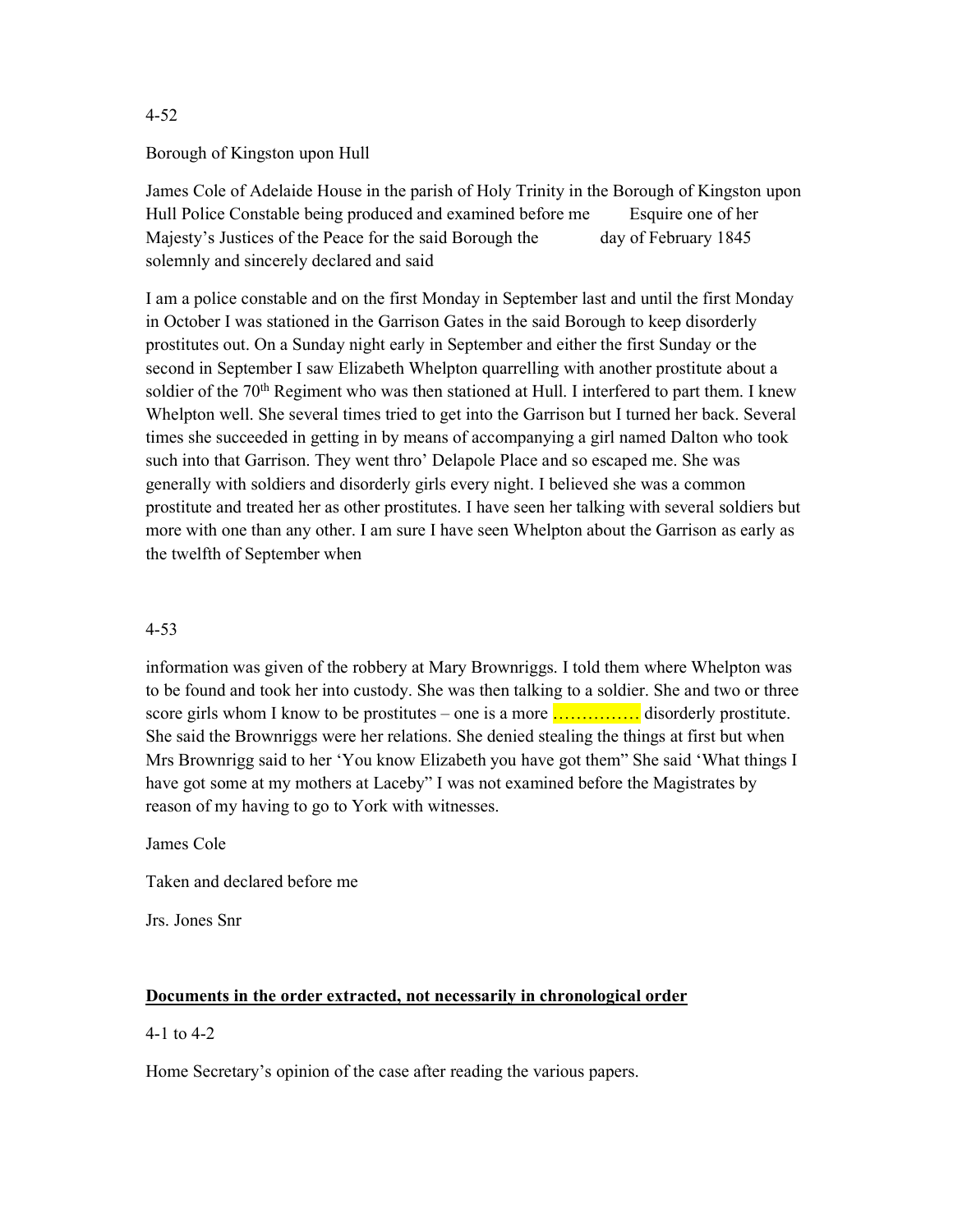Note by Home Secretary that a letter be sent to the Mayor of Hull requesting details of her character

4-4 to 4-7

Report of the trial

4-8 to 4-13

Letter from Matthew Talbot Baines QC., the judge in the case

4-14

No page – error in numbering - tc

4-15

Summary of Judges letter by a clerk in the Home Office

4-16 to 4-19

Letter from the magistrates of Hull.

4-20

Home office summary of magistrates' letter.

4-21

Letter from the Mayor of Hull, enclosing police report

4-22

Police report

4-23

Home Office summary of Mayor's letter & police report

4-24 to 4-27

Statement by police officer

4-28 to 4-29

Statement by a magistrate

4-30 to 4-31

Statement/s by a magistrate